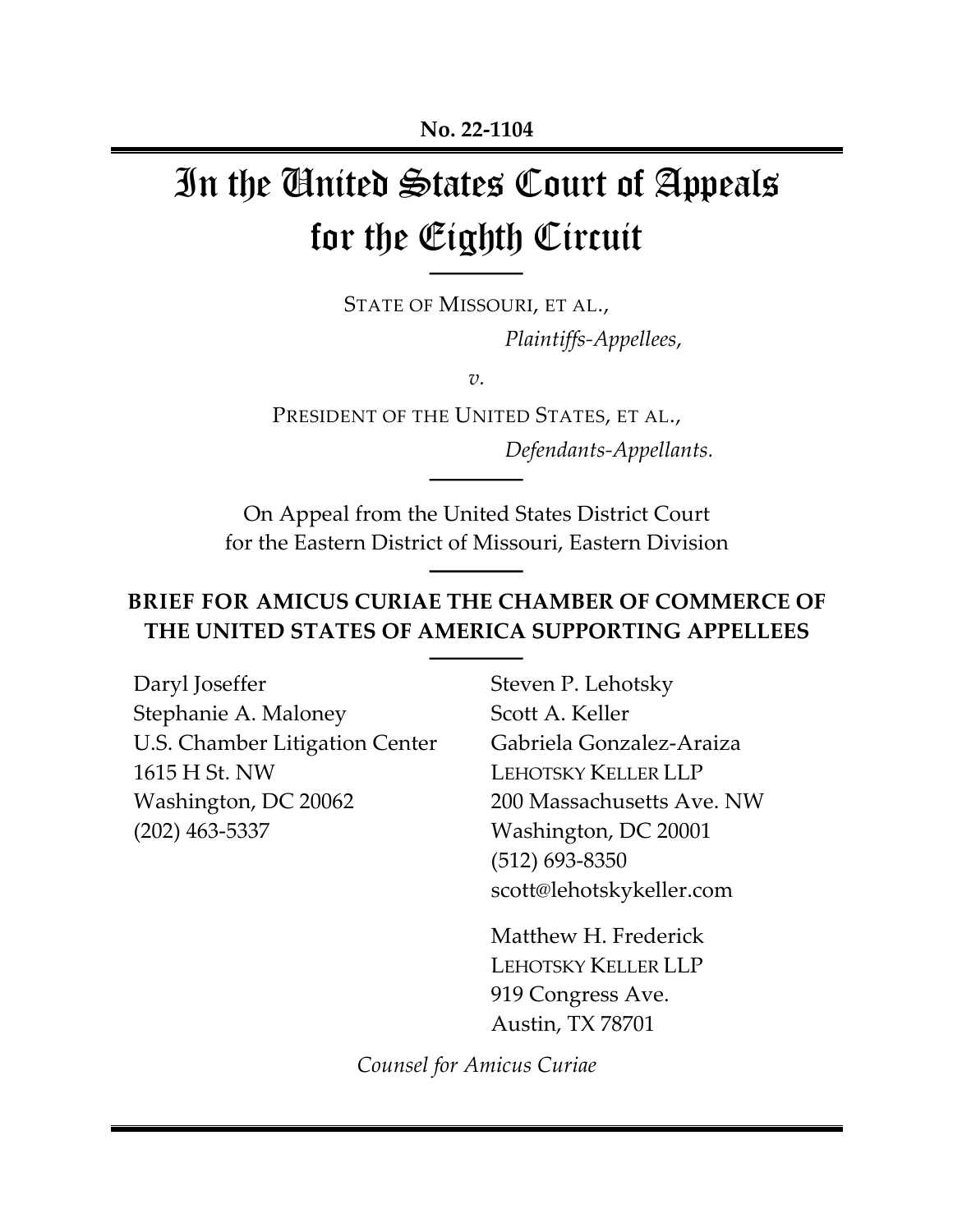### **CIRCUIT RULE 26.1 DISCLOSURE STATEMENT**

Under Federal Rule of Appellate Procedure 26.1 and Eighth Circuit Rule 26.1A, the Chamber of Commerce of the United States of America ("Chamber") certifies that it is a nonprofit, tax-exempt organization incorporated in the District of Columbia. The Chamber has no parent corporation, and no publicly held company has 10% or greater ownership in the Chamber.

> */s/ Scott A. Keller* Scott A. Keller *Counsel of Record for Amicus Curiae Chamber of Commerce of the United States of America*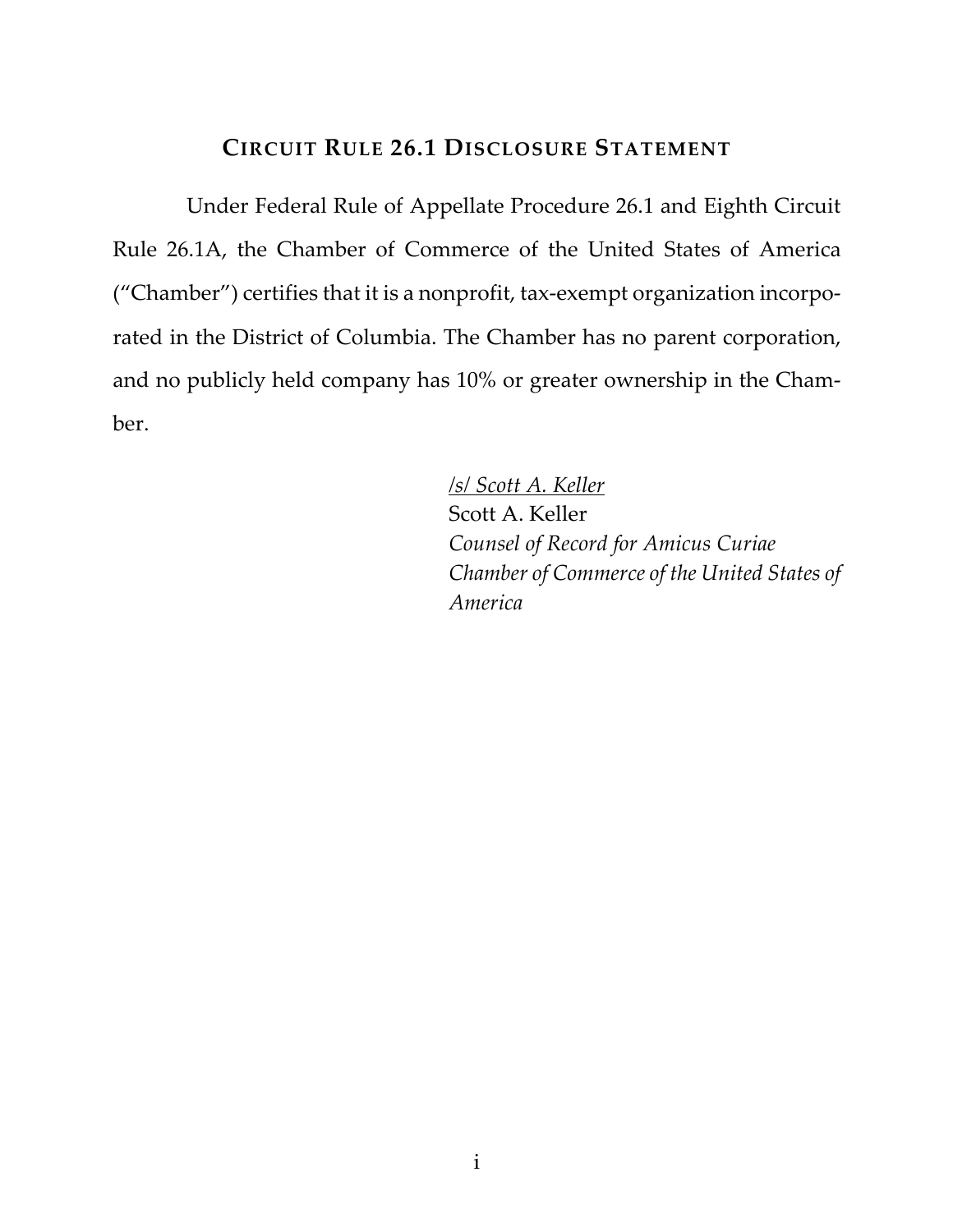# **TABLE OF CONTENTS**

| The Procurement Act's text and context do not support the<br>$\mathbf{I}$ .<br>exercise of authority contained in Executive Order 14,0427 |     |
|-------------------------------------------------------------------------------------------------------------------------------------------|-----|
| II. The contractor mandate is not reasonably related to the<br>Procurement Act's goals of an economic and efficient                       |     |
| III. The contractor mandate goes beyond previous extensions<br>of presidential authority under the Procurement Act. 14                    |     |
| IV. The Supreme Court's decision in the OSHA mandate case<br>casts doubts on the Government's assertion of authority                      |     |
| V. The major questions doctrine also counsels against the<br>Government's position on the Procurement Act19                               |     |
|                                                                                                                                           |     |
|                                                                                                                                           |     |
|                                                                                                                                           | .22 |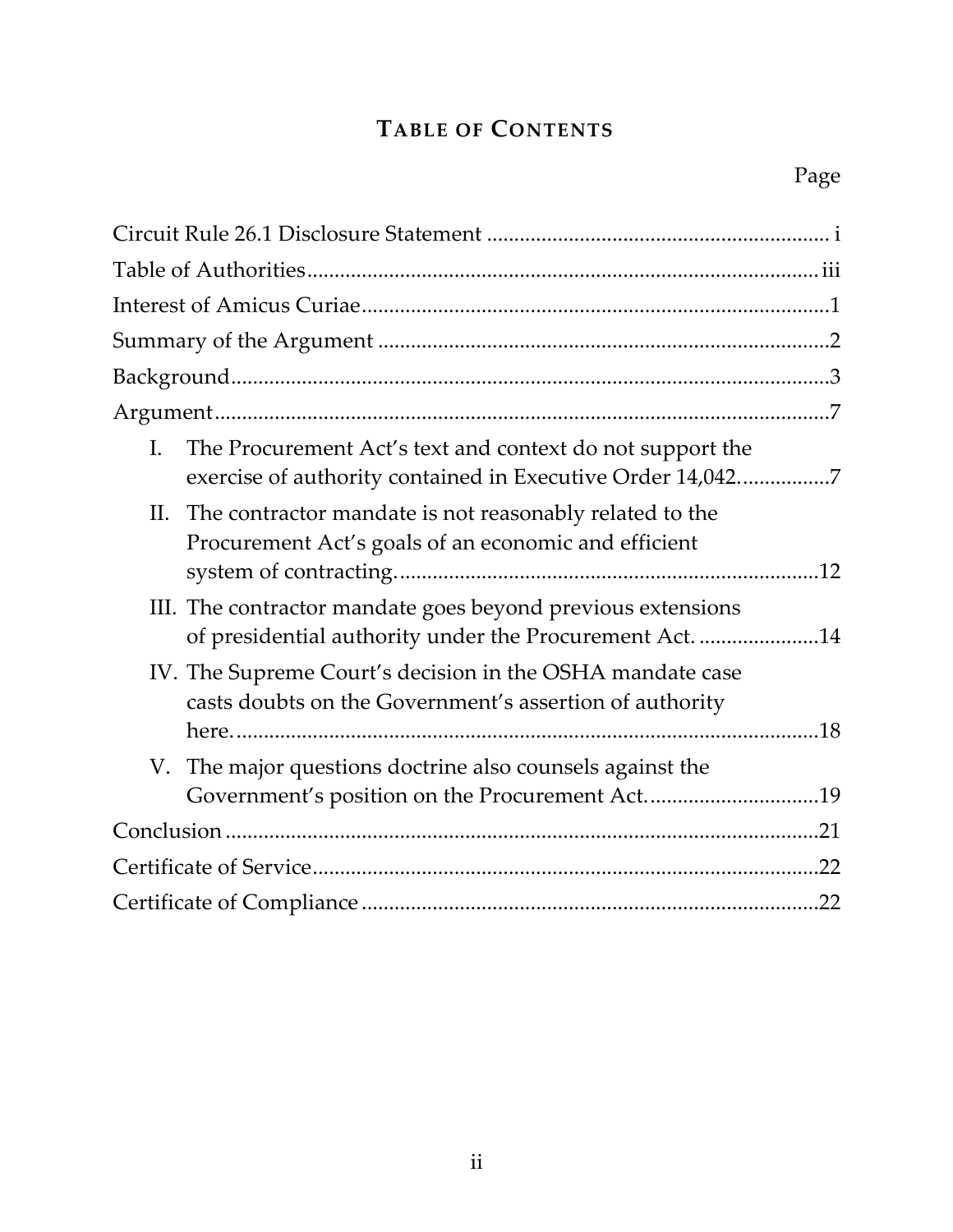# **TABLE OF AUTHORITIES**

| Cases                                                     | Page(s) |
|-----------------------------------------------------------|---------|
| AFL-CIO v. Kahn,                                          |         |
| Ala. Ass'n of Realtors v. Dep't of Health & Human Servs., |         |
| Brnovich v. Biden,                                        |         |
| Chamber of Commerce v. Napolitano,                        |         |
| Chamber of Commerce v. Reich,                             |         |
| Comms. Workers v. Beck,                                   |         |
| FDA v. Brown & Williamson Tobacco Corp.,                  |         |
| Georgia v. Biden,                                         |         |
| Gonzales v. Oregon,                                       |         |
| Gundy v. United States,                                   |         |
| Indus. Union Dep't, AFL-CIO v. Am. Petrol. Inst.,         |         |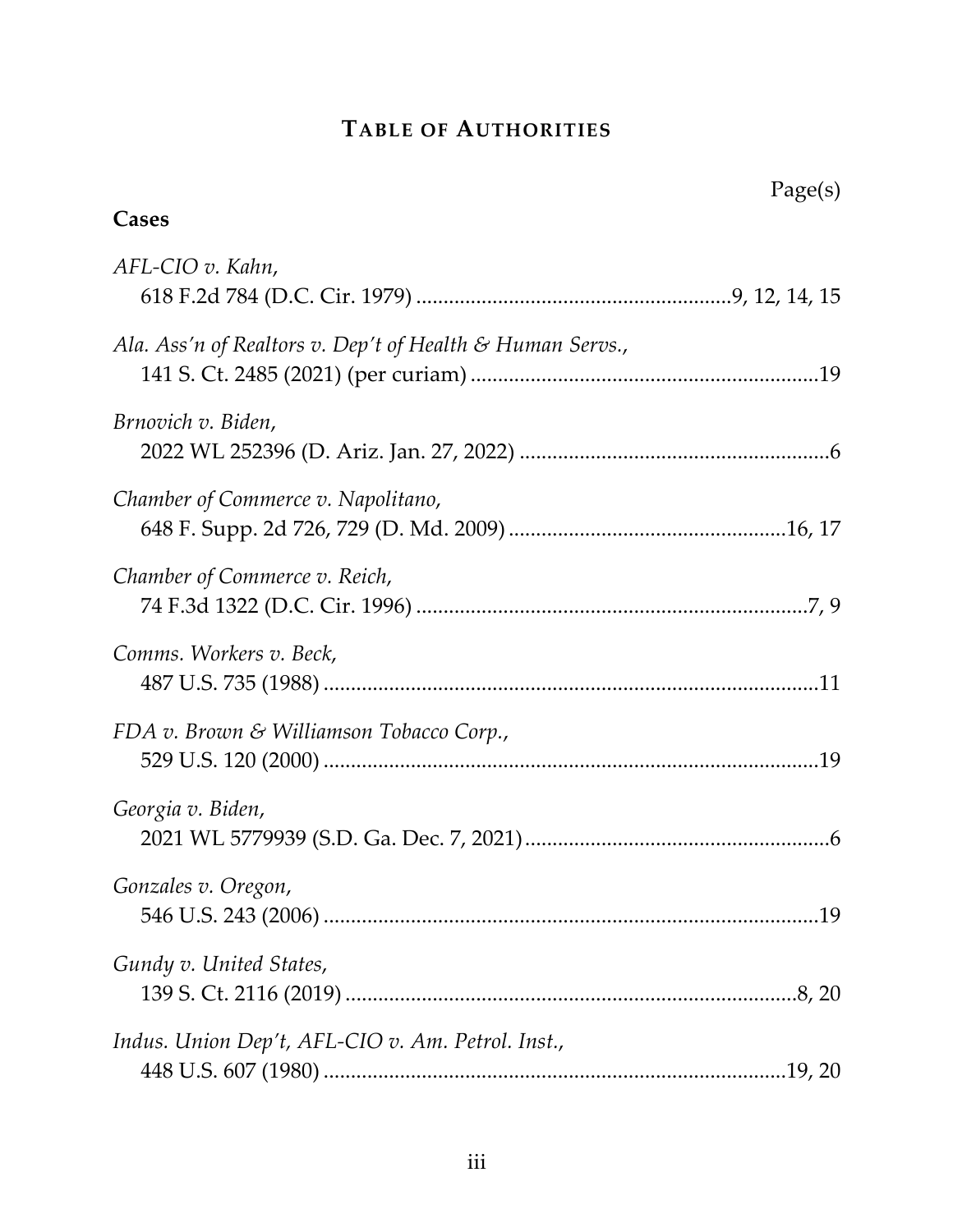| Interstate Commerce Comm'n v. Cincinnati, N. O. & T. P. Ry. Co., |  |
|------------------------------------------------------------------|--|
| Kentucky v. Biden,                                               |  |
| Kentucky v. Biden,                                               |  |
| King v. Burwell,                                                 |  |
| Liberty Mut. Ins. Co. v. Friedman,                               |  |
| Louisiana v. Biden,                                              |  |
| MCI Telecomms. Corp. v. Am. Tel. & Telegraph Co.,                |  |
| Missouri v. Biden,                                               |  |
| Nat'l Fed'n of Indep. Bus. v. Dept. of Labor, OSHA,              |  |
| San Diego Bldg. Trades Council v. Garmon,                        |  |
| State v. Nelson,                                                 |  |
| Sturgeon v. Frost,                                               |  |
| U.S. Forest Serv. v. Cowpasture River Pres. Ass'n,               |  |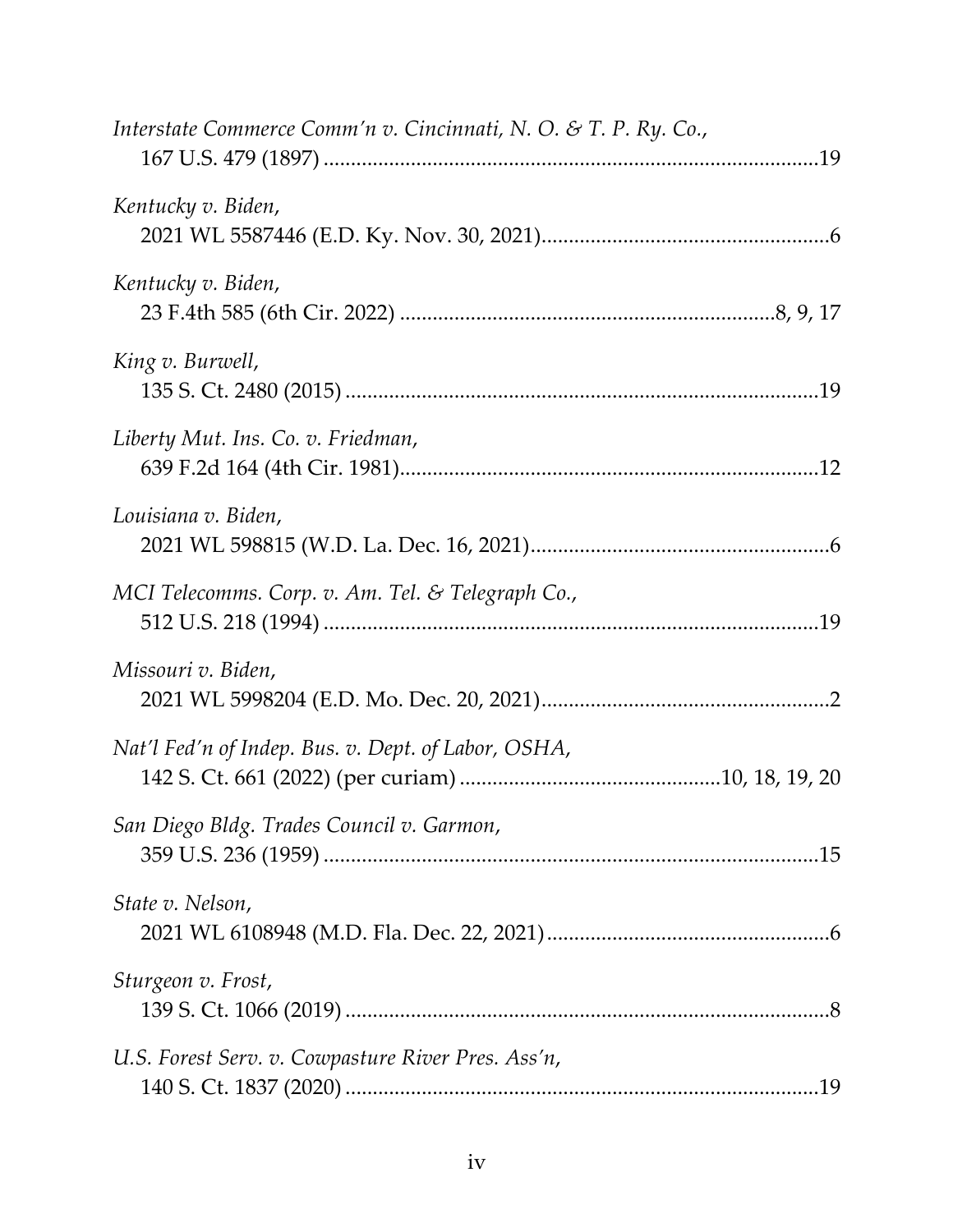| UAW-Labor Employment & Training Corp. v. Chao,                                                                                                                                |  |
|-------------------------------------------------------------------------------------------------------------------------------------------------------------------------------|--|
| Util. Air Regulatory Group v. EPA,                                                                                                                                            |  |
| Wayman v. Southard,                                                                                                                                                           |  |
| Whitman v. Am. Trucking Ass'ns,                                                                                                                                               |  |
| <b>Statutes</b>                                                                                                                                                               |  |
|                                                                                                                                                                               |  |
|                                                                                                                                                                               |  |
| <b>Rules &amp; Regulations</b>                                                                                                                                                |  |
| Determination of the Acting OMB Director Regarding the<br>Revised Safer Federal Workforce Task Force Guidance for<br>Federal Contractors and the Revised Economy & Efficiency |  |
| Exec. Order No. 12,800, Notification of Employee Rights<br>Concerning Payment of Union Dues or Fees, 57 Fed. Reg.                                                             |  |
| Exec. Order No. 12,836, Revocation of Certain Executive Orders<br>Concerning Federal Contracting, 58 Fed. Reg. 7,045 (Feb. 1,                                                 |  |
| Exec. Order. No. 13,201, Notification of Employee Rights<br>Concerning Payment of Union Dues or Fees, 66 Fed. Reg.                                                            |  |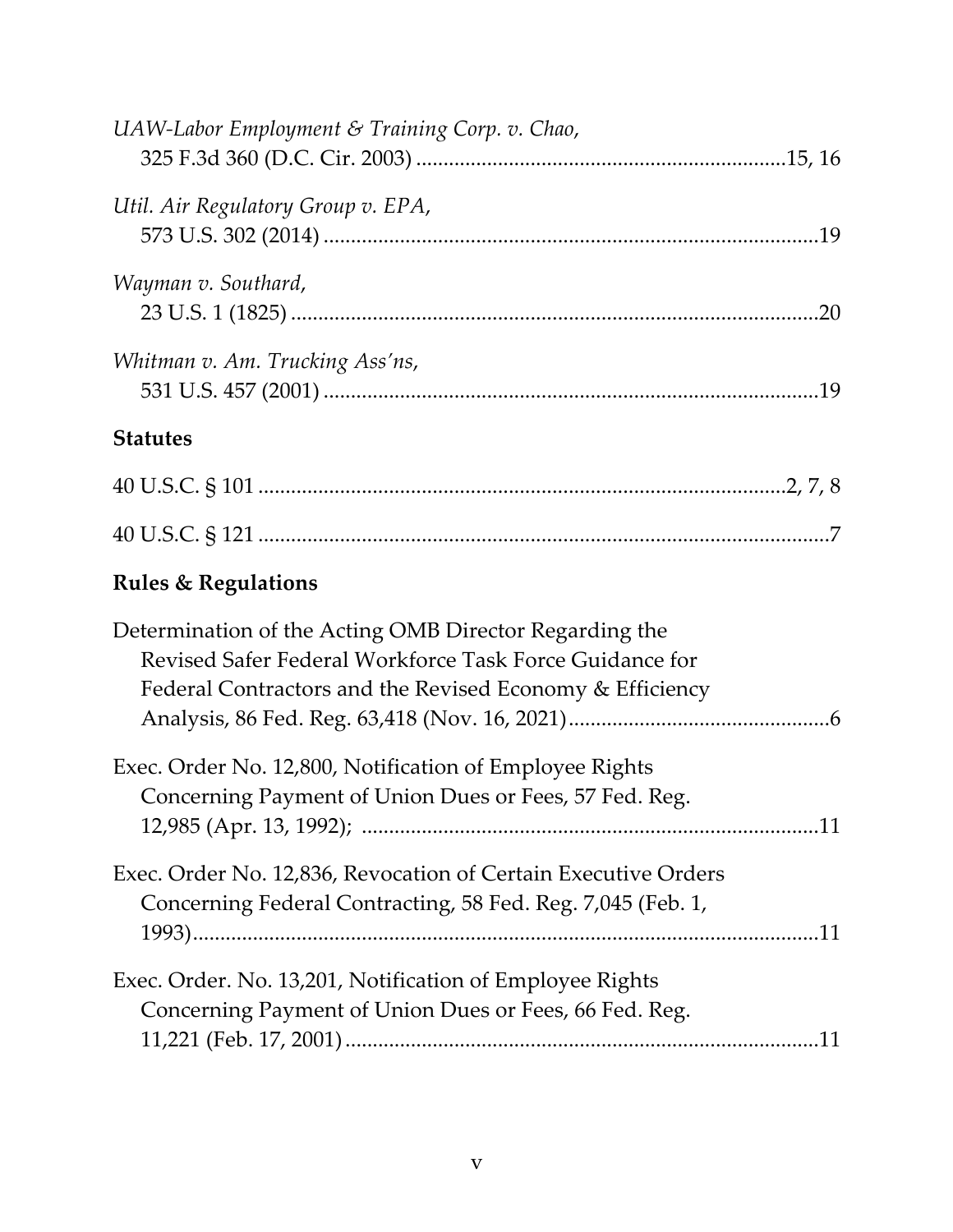| Exec. Order No. 13,496, Notification of Employee Rights Under<br>Federal Labor Laws, 74 Fed. Reg. 6,107 (Jan. 30, 2009) 12                                                                                  |  |
|-------------------------------------------------------------------------------------------------------------------------------------------------------------------------------------------------------------|--|
| Exec. Order No. 14,042, Ensuring Adequate COVID Protocals<br>for Federal Contractors, 86 Fed. Reg. 50,985 (Sept. 9, 2021) 4                                                                                 |  |
| Increasing the Minimum Wage for Federal Contractors, 86 Fed.                                                                                                                                                |  |
| Office of Management and Budget, Notice: Determination of<br>the Promotion of Economy and Efficiency in Federal<br>Contracting Pursuant to Executive Order No. 14,042, 86 Fed.                              |  |
| Request for Information and Comment on Digital Assets and<br>Related Technologies, 86 Fed. Reg. 53,692 (Sept. 28, 2021)13                                                                                   |  |
| <b>Other Authorities</b>                                                                                                                                                                                    |  |
| Complaint of Arizona, Idaho, Indiana, Nebraska, and South<br>Carolina, Arizona v. Walsh, No. 2:22-cv-00213-SPL (D. Ariz.                                                                                    |  |
| Complaint of Texas, Louisiana, and Mississippi, Texas v. Biden,<br>No. 6:22-cv-00004 (S.D. Tex. Feb. 10, 2022), ECF No. 1 11                                                                                |  |
| Memorandum from Lesley A. Field et al., (Sept. 30, 2021),<br>https://www.whitehouse.gov/wp-<br>content/uploads/2021/09/FAR-Council-Guidance-on-<br>Agency-Issuance-of-Deviations-to-Implement-EO-14042.pdf5 |  |
| Safer Federal Workforce Task Force, COVID-19 Workplace Safety:<br>Guidance for Federal Contractors and Subcontractors (Sept. 24,                                                                            |  |
|                                                                                                                                                                                                             |  |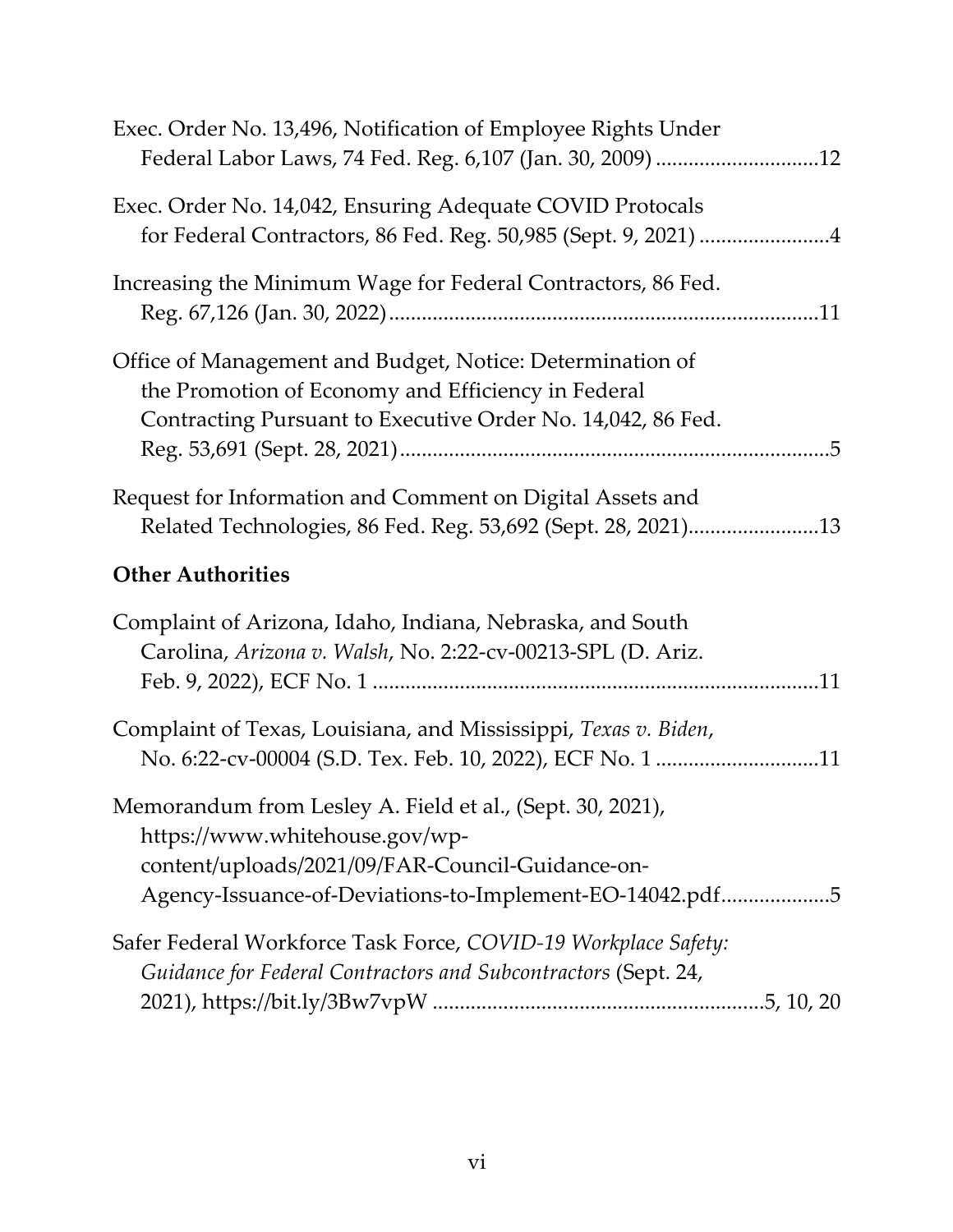### **INTEREST OF AMICUS CURIAE**

The Chamber of Commerce of the United States of America (the "Chamber") is the world's largest business federation.<sup>1</sup> It represents approximately 300,000 direct members and indirectly represents the interests of more than 3 million companies and professional organizations of every size, in every industry sector, and from every region of the country. An important function of the Chamber is to represent the interests of its members in matters before Congress, the Executive Branch, and the courts. To that end, the Chamber regularly files amicus curiae briefs in cases, like this one, that raise issues of concern to the nation's business community.

The Chamber and its members have contributed significantly to fighting COVID-19. Member businesses have undertaken efforts to make COVID-19 vaccines available and encouraged employees to protect themselves against this pandemic. The Chamber and its members represent an array of interests and industries and understand all too well the impact of COVID-19 on workers and on the economy. The Chamber's interest here is not in disputing vaccine efficacy—indeed, many members have distributed, incentivized,

No counsel for any party authored this brief in whole or in part, and no entity or person, aside from amicus curiae, its members, or its counsel, made any monetary contribution intended to fund the preparation or submission of this brief. *See* Fed. R. App. P. 29(a)(4)(E). Counsel for Appellants and Counsel for Appellees do not oppose this motion. *See* Fed. R. App. P. 29(a)(2).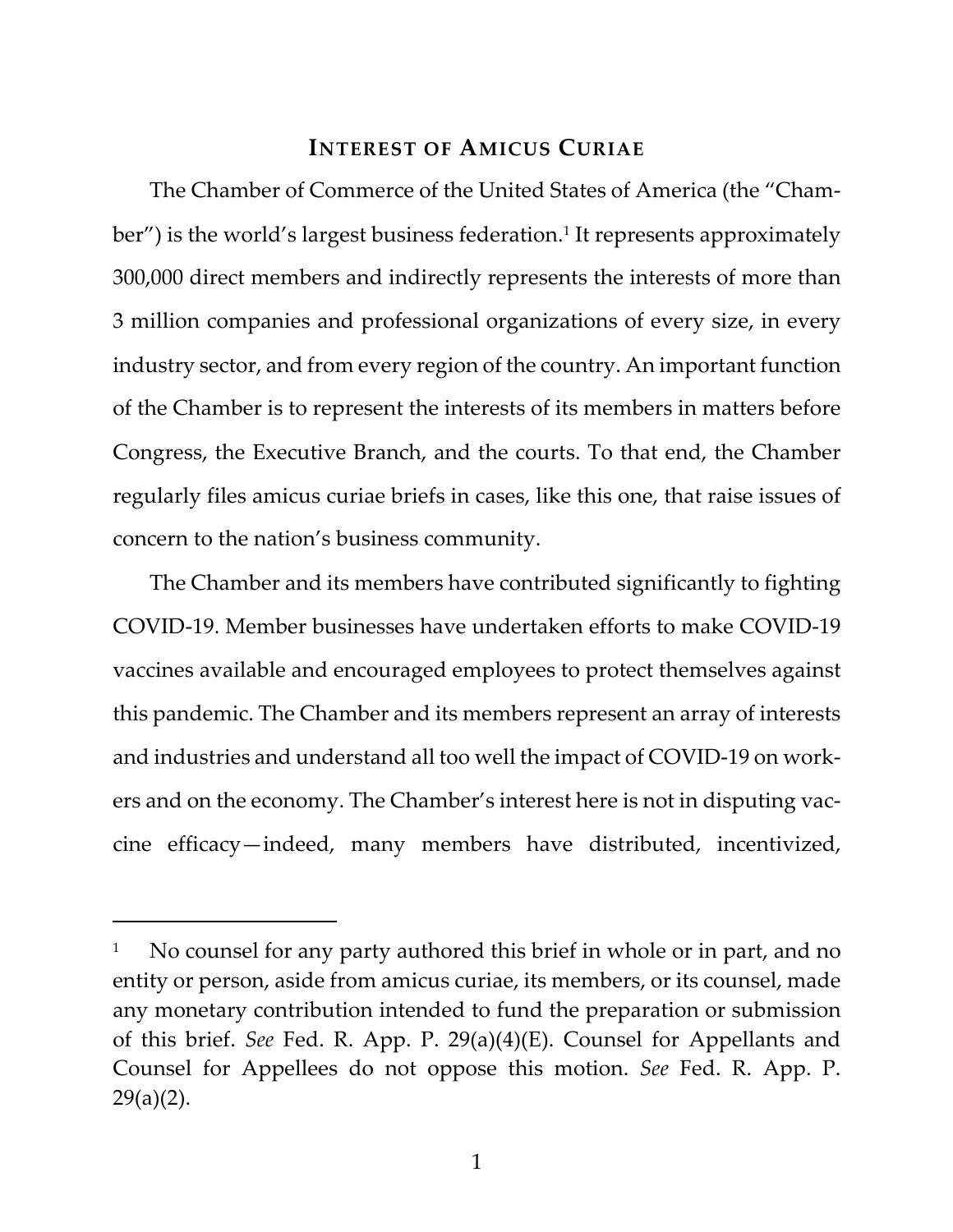encouraged, and in some cases mandated the vaccine. Rather, the Chamber's interest concerns the scope of the Federal Property and Administrative Services Act ("Procurement Act"), 40 U.S.C. § 101 *et seq*., which has broad ramifications for federal contracting and businesses across many sectors that contract with the federal Government.

The district court's preliminary injunction correctly recognizes the limited scope of the Procurement Act. *Missouri v. Biden*, 2021 WL 5998204, \*5 (E.D. Mo. Dec. 20, 2021). Executive Order 14,042 and its accompanying mandate that federal contractors be vaccinated against COVID-19 exceed the authority granted to the Executive Branch under the Procurement Act. The Chamber and its members have a substantial interest in ensuring that the Executive Branch remains within the bounds of congressional authorization when regulating pursuant to the Procurement Act.

#### **SUMMARY OF THE ARGUMENT**

Since the passage of the Procurement Act in 1949, the President has enjoyed a considerable degree of deference over decisions to improve the "economy and efficiency" of federal contracting. But the contractor mandate moves far beyond previous Procurement Act cases and now ventures into regulating healthcare for approximately one-fifth of the U.S. workforce. In the contractor mandate, generous interpretations of the President's authority under the Act have reached their breaking point. There is not a sufficient nexus between the contractor mandate and improvement of economy and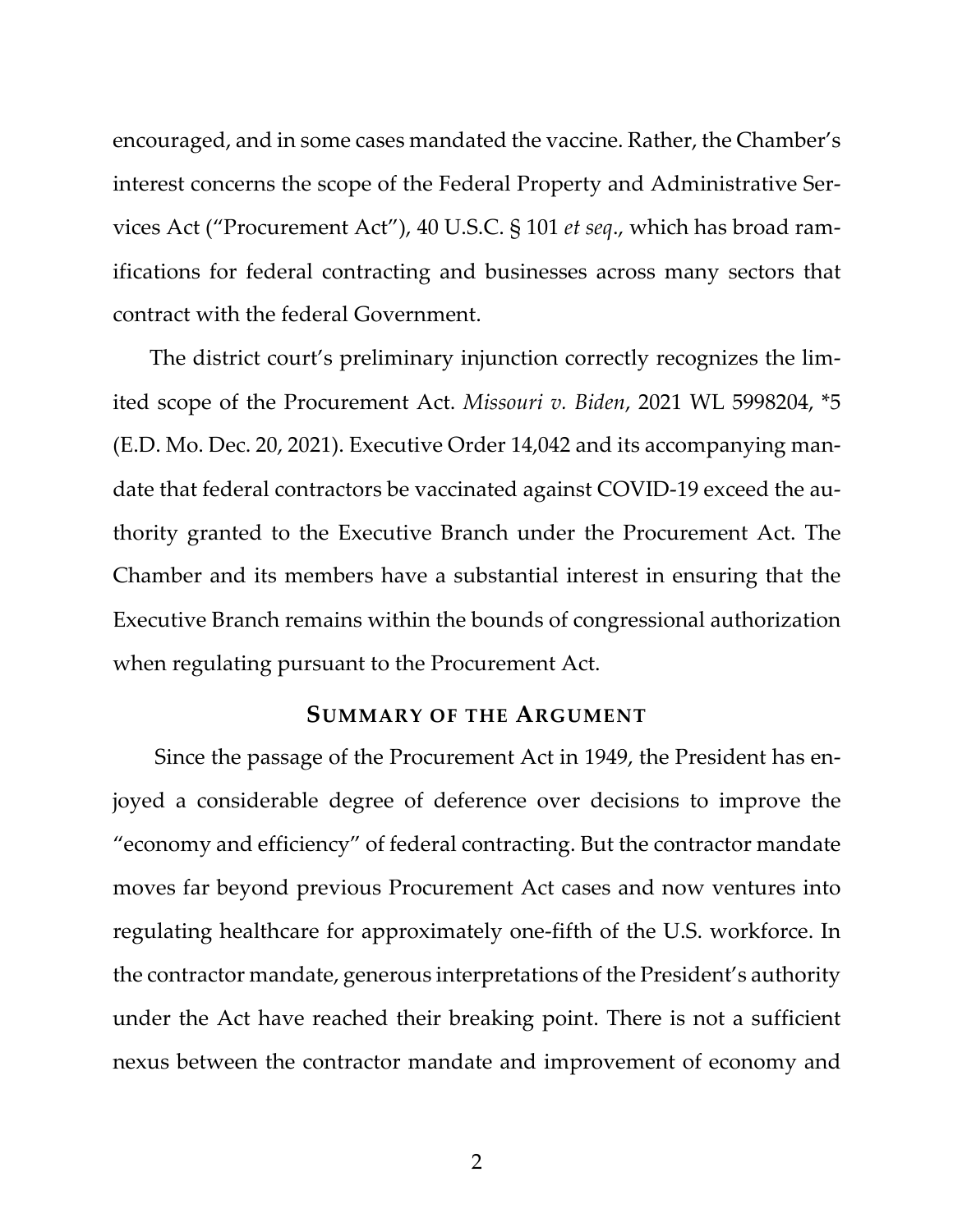efficiency in federal contracting. The district court's preliminary injunction should be affirmed for multiple reasons.

First, the text of the Procurement Act does not support the exercise of authority contained in Executive Order 14,042. Second, the contractor mandate is not reasonably related to the Procurement Act's goals of an economic and efficient system for procurement. The connection between the mandate and economy and efficiency is not a sufficient nexus to justify the regulation. Third, the contractor mandate goes beyond even previous extensions of presidential authority under the Procurement Act. Previous cases have read the President's authority broadly, but even those cases could demonstrate a more direct link between the order at issue and efficient operations related to procurement. Fourth, the Supreme Court's decision in the OSHA vaccine mandate case casts further doubt on the contractor mandate. And fifth, the major questions doctrine also counsels against the Government's position on the Procurement Act.

#### **BACKGROUND**

Through an executive order and related guidance, the President directed that all federal contracts and subcontracts must include a clause requiring contractors to comply with three COVID-related protocols. These include a mandate that all employees working on a federal contract—or working at a facility where work on a federal contract is performed—be fully vaccinated against COVID-19 by a certain date.

3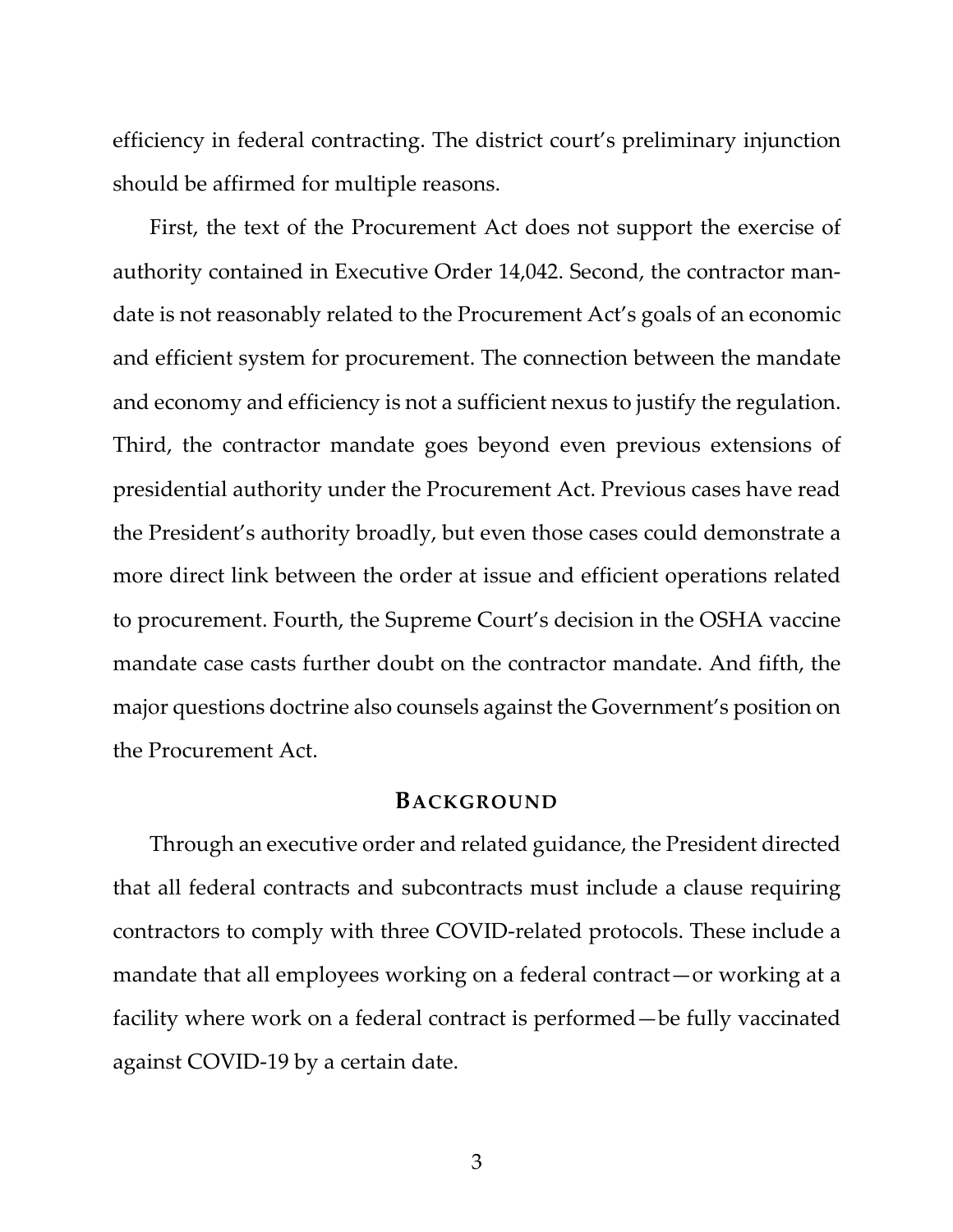On September 9, 2021, the President issued Executive Order 14,042, Ensuring Adequate COVID Safety Protocols for Federal Contractors, 86 Fed. Reg. 50,985 (Sept. 9, 2021). The President's Executive Order directs federal agencies to include a clause in all federal contracts requiring compliance with guidance to be issued by the Safer Federal Workforce Task Force. *Id.* § 2(a). The Order specified that the clause "shall apply to any workplace locations (as specified by the Task Force Guidance) in which an individual is working on or in connection with a Federal Government contract or contract-like instrument." *Id.* The Order directs the Director of the Office of Management and Budget to approve the Task Force's Guidance before it issues and determine whether the Guidance "will promote economy and efficiency in Federal Contracting if adhered to by Government contractors and subcontractors." *Id.* § 2(c). The Order directs the Federal Acquisition Regulatory Council to amend its regulations to include the Task Force's Guidance in federal contracts. And following OMB approval and issuance of the Guidance, the Order states that "contractors and subcontractors working on or in connection with a Federal Government contract or contract-like instrument . . . shall adhere to the requirements of the newly published Guidance, in accordance with" the mandatory contractual clause described in section 2(a). *Id.*

On September 24, 2021, the Safer Federal Workforce Task Force issued the Guidance contemplated by the Executive Order. The most significant feature of the Guidance is the vaccine mandate, which provides: "Covered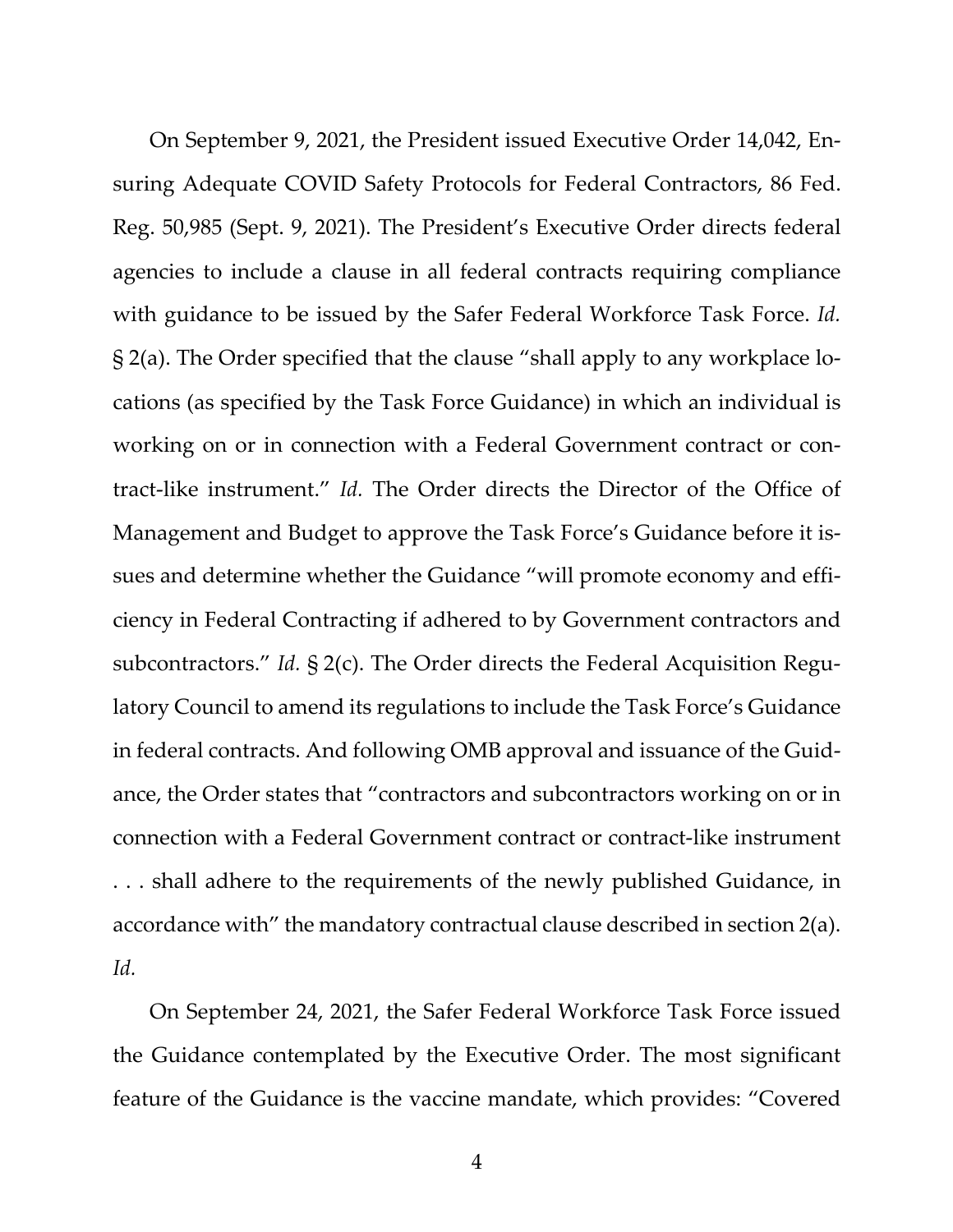contractors must ensure that all covered contractor employees are fully vaccinated for COVID-19, unless the employee is legally entitled to an accommodation." Safer Federal Workforce Task Force, *COVID-19 Workplace Safety: Guidance for Federal Contractors and Subcontractors* ("Guidance") 5 (Sept. 24, 2021), https://bit.ly/3Bw7vpW. The Guidance applies to all areas of a covered workplace, even if performance of the federal contract occurs only in part of the workplace (with a limited exception), and the Guidance also states that the vaccine mandate applies to "[a]n individual working on a covered contract from their residence." *Id.* at 10-11.

On September 28, 2021, the Director of the Office of Management and Budget made the determination required by the Executive Order. The Director's determination stated that "compliance by Federal contractors and subcontractors with the COVID-19-workplace safety protocols detailed in that guidance will improve economy and efficiency by reducing absenteeism and decreasing labor costs for contractors and subcontractors working on or in connection with a Federal Government contract." Office of Management and Budget, Notice: Determination of the Promotion of Economy and Efficiency in Federal Contracting Pursuant to Executive Order No. 14,042, 86 Fed. Reg. 53,691, 53,692 (Sept. 28, 2021).

The FAR Council then initiated rulemaking and issued interim guidance. Memorandum from Lesley A. Field et al., 1-2 (Sept. 30, 2021), https://www.whitehouse.gov/wp-content/uploads/2021/09/FAR-Council-Guidance-on-Agency-Issuance-of-Deviations-to-Implement-EO-14042.pdf

5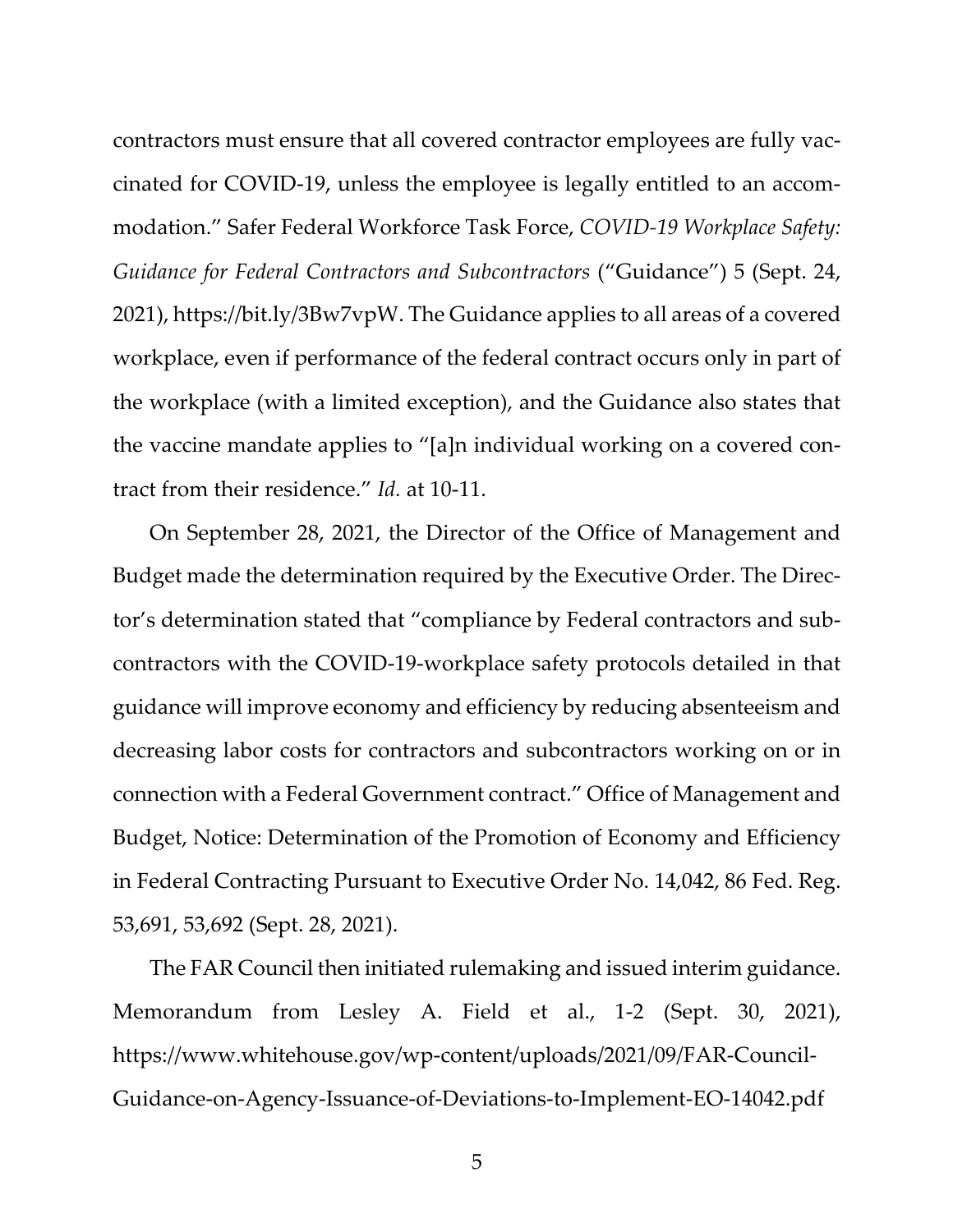("FAR Memorandum"). Finally, in November, the Task Force issued revised contractor guidance and the OMB Director issued a revised determination. Determination of the Acting OMB Director Regarding the Revised Safer Federal Workforce Task Force Guidance for Federal Contractors and the Revised Economy & Efficiency Analysis, 86 Fed. Reg. 63,418 (Nov. 16, 2021). The revised Guidance set the deadline for compliance with the vaccination mandate to January 18, 2022. 86 Fed. Reg. at 63,420.

Numerous challenges to the mandate ensued. These focused on the President's Order, the Task Force's guidance, and the Director's approval, all of which rely on the President's authority over government procurement and contracting. *See, e.g.*, *Brnovich v. Biden*, 2022 WL 252396 (D. Ariz. Jan. 27, 2022); *State v. Nelson*, 2021 WL 6108948 (M.D. Fla. Dec. 22, 2021); *Louisiana v. Biden*, 2021 WL 598815 (W.D. La. Dec. 16, 2021); *Georgia v. Biden*, 2021 WL 5779939 (S.D. Ga. Dec. 7, 2021); *Kentucky v. Biden,* 2021 WL 5587446, \*6-\*10 (E.D. Ky. Nov. 30, 2021).

One of those challenges was the case below. The States of Missouri, Nebraska, Alaska, Arkansas, Iowa, Montana, New Hampshire, North Dakota, South Dakota, and Wyoming sued challenging the mandate on October 29, 2021. The district court granted plaintiffs' motion for a preliminary injunction on December 20, 2021 and stayed the action pending appeal. The Government then filed this appeal.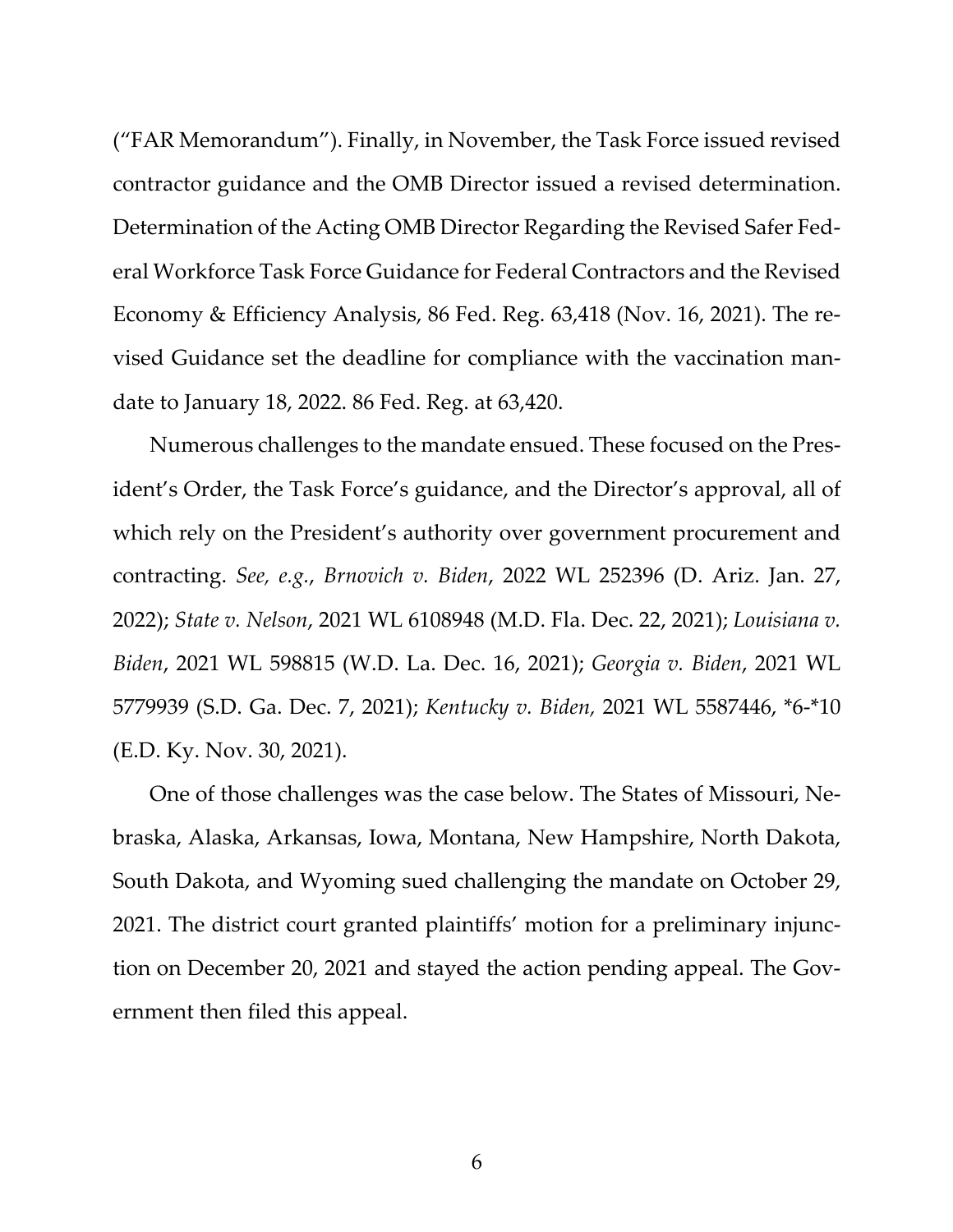### **ARGUMENT**

# **I. The Procurement Act's text and context do not support the exercise of authority contained in Executive Order 14,042.**

The government's authority to purchase is not a power to regulate. The text of the Procurement Act does not support the far-reaching measures contained in Executive Order 14,042. The Government points to two Procurement Act provisions in attempting to justify the contractor mandate. Gov't Br. 15-17. The first, 40 U.S.C. § 101, is the prefatory language of the Act. It reads, in relevant part:

> The purpose of this subtitle is to provide the Federal Government with an economical and efficient system for the following activities:

- (1) Procuring and supplying property and nonpersonal services, and performing related functions including contracting . . . .
- (2) Using available property.
- (3) Disposing of surplus property.
- (4) Records management.

The second provision, 40 U.S.C. § 121(a), provides that the "President may prescribe policies and directives that the President considers necessary to carry out this subtitle. The policies must be consistent with this subtitle." *Accord Chamber of Commerce v. Reich*, 74 F.3d 1322, 1330-31 (D.C. Cir. 1996) ("The procurement power must be exercised consistently with the structure and purposes of the statute that delegates that power.").

As the Sixth Circuit explained when addressing the contractor mandate, the Act's statement of purpose is just that, a statement of purpose, not a grant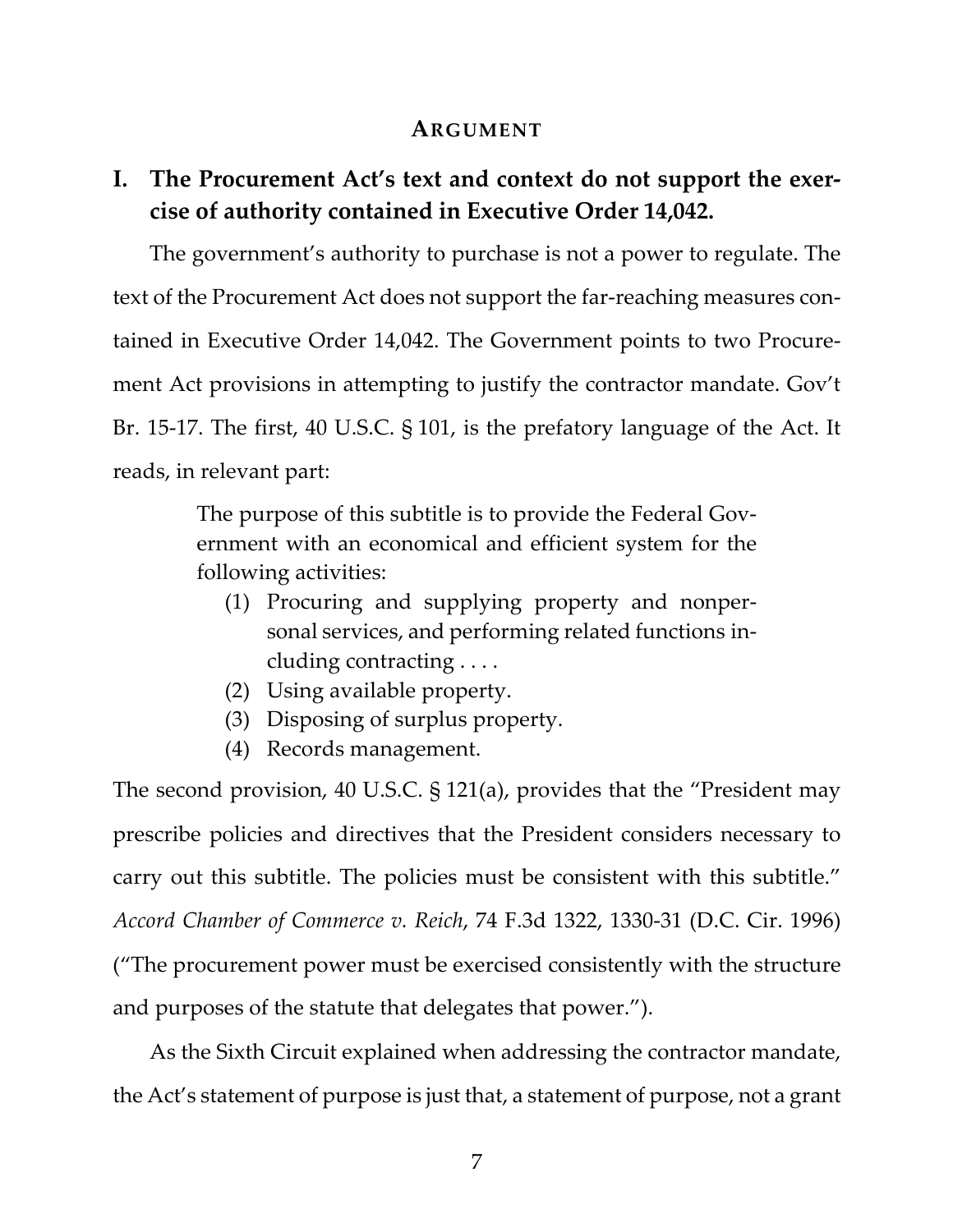of authority. *Kentucky v. Biden*, 23 F.4th 585, 604 (6th Cir. 2022); *see also Sturgeon v. Frost*, 139 S. Ct. 1066, 1086 (2019) ("statements of purpose . . . by their nature cannot override a statute's operative language" (cleaned up) (citation omitted)); *Gundy v. United States*, 139 S. Ct. 2116, 2027 (2019) (plurality op.) (a declaration of purpose is "an appropriate guide to the meaning of the statute's operative provisions" (cleaned up) (citation omitted)). And while the statement of purpose "guides . . . the meaning of the statute's operative provisions," it does not confer powers. *Gundy*, 139 S. Ct. at 2127 (plurality op.) (cleaned up) (internal quotation marks omitted). In this case, the statute's reference to economy and efficiency provides context for the scope of the President's authority, but it does not affirmatively grant authority on every question that touches economy and efficiency.

Moreover, the Government's interpretation stitches these provisions together but reads out key language. The Government has taken these provisions together to mean that the Procurement Act authorizes essentially anything that the President "considers necessary" to make anything about federal contracting more "economical and efficient." Gov't Br. 15-22. But that is not what the text says. A more natural reading conveys that the Act "permits [the President] to employ an 'economical and efficient *system*' to '*procur*[*e*]' those nonpersonal services." *Kentucky v. Biden*, 23 F.4th at 604 (emphasis and second alteration in original). Stated differently, the Act grants the President authority over the federal government's *mechanisms* for achieving goals such as "procuring and supplying property and nonpersonal services," 40 U.S.C.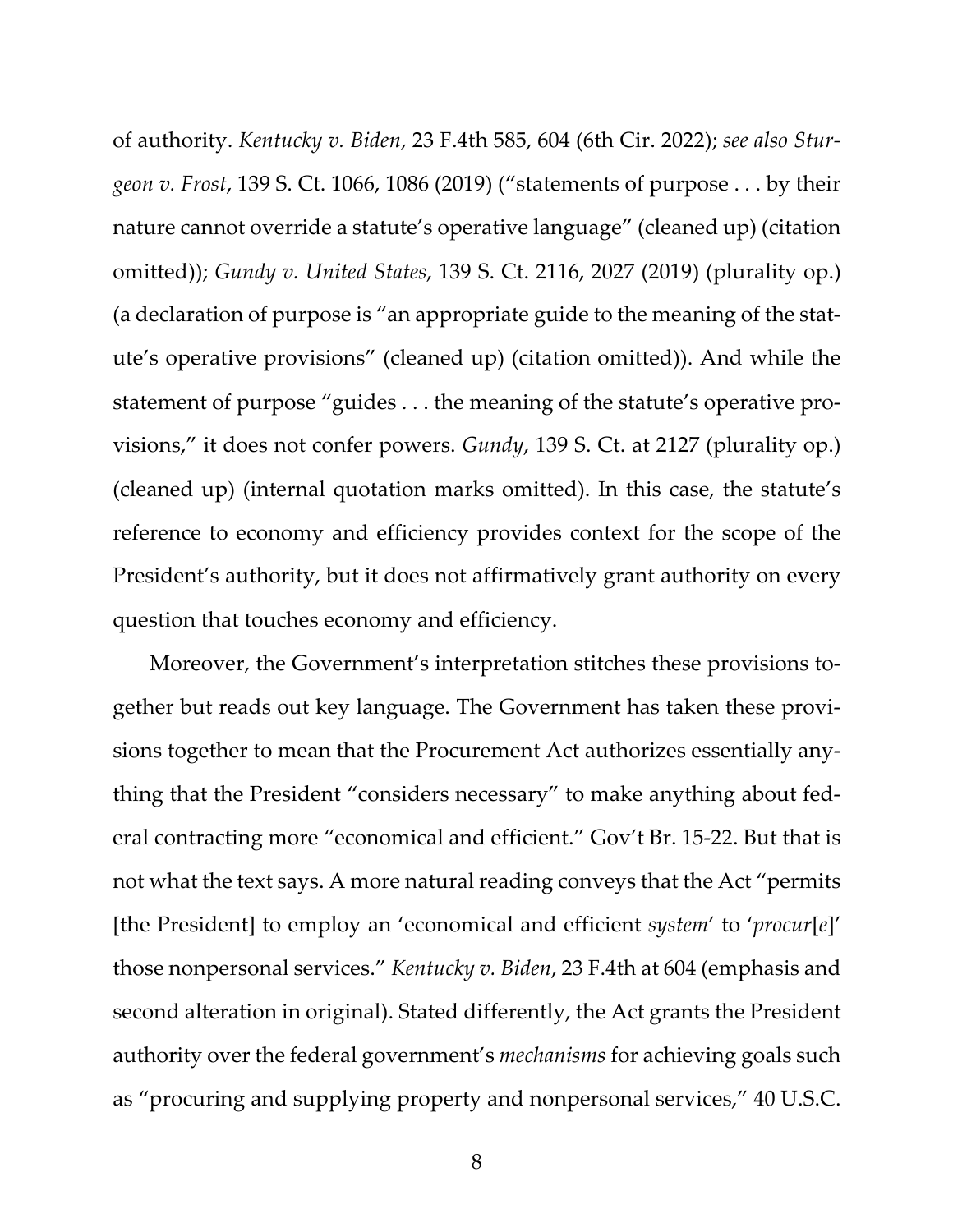§ 101(1)—but not over every constituent part of those mechanisms, and not over the healthcare polices for the individuals that comprise those nonpersonal services.

This more natural reading of the Act is confirmed by the context in which it came about. The Procurement Act was intended to "streamline[] and modernize[]" the federal government's "method of doing business." *AFL-CIO v. Kahn*, 618 F.2d 784, 787 (D.C. Cir. 1979). Congress intended to create "an efficient, businesslike system of property management." *Chamber of Commerce*, 74 F.3d at 1333 (internal quotation marks omitted). And the Act "was designed to centralize Government property management and to introduce into the public procurement process the same flexibility that characterizes such transactions in the private sector." *Kahn*, 618 F.2d at 787. As the Sixth Circuit explained, "the fear . . . was not that personnel executing duties under nonpersonal-services contracts were *themselves* performing in an uneconomical and inefficient manner, but instead that the manner in which federal agencies were entering into contracts to produce goods and services was not economical and efficient." *Kentucky v. Biden*, 23 F.4th at 606 (emphasis in original). The Procurement Act was intended to centralize the federal government's procurement responsibility, not grant the Executive Branch a "latent well" of regulatory authority over every individual employed by federal contractors and subcontractors. *Id*.

This context frames the core issue in this case. There are many iterations of vaccine mandates and many cases challenging them. Here, the President

9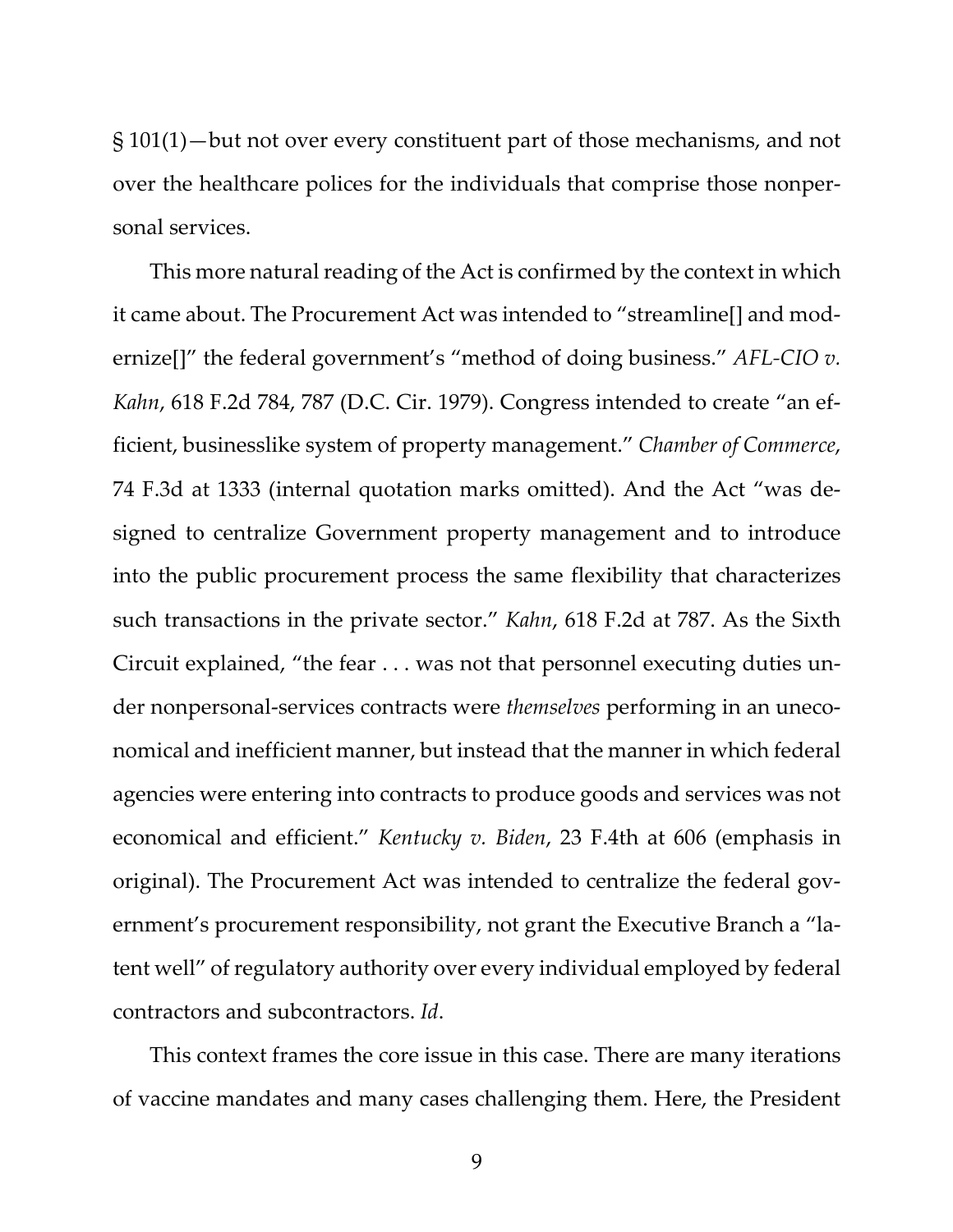has attempted to regulate workplace health and safety under the guise of setting procurement policy. In the OSHA vaccine mandate case, by contrast, the question was whether OSHA had acted within the scope of its delegated authority to regulate workplace safety. *Nat'l Fed'n of Indep. Bus. v. Dept. of Labor, OSHA*, 142 S. Ct. 661, 665 (2022) (per curiam). The Supreme Court held OSHA had not. *Id.* And here, Congress has circumscribed the President's power over procurement in an even more limited fashion than its delegation to OSHA. The Procurement Act was intended to facilitate the federal government's ability to contract for goods and services—*not*, as the Government argues, to regulate anything and everything arguably connected to the realm of procurement. No one contests the President's power to procure, or even the President's power to make regulations to govern the process of procurement. But this power is not one to regulate generally, and certainly not one to regulate healthcare policies for employees of a federal contractor who are not even "working on or in connection with a [federal contract]." Guidance at 4.

The contractor mandate is not unique among executive orders by Presidents—of both political parties—attempting to wield the federal Government's procurement largesse as a regulatory cudgel. The Executive Branch has repeatedly used regulations over government contractors to impose policy changes that no private entity making a purchase would ever impose on a contractor or a subcontractor.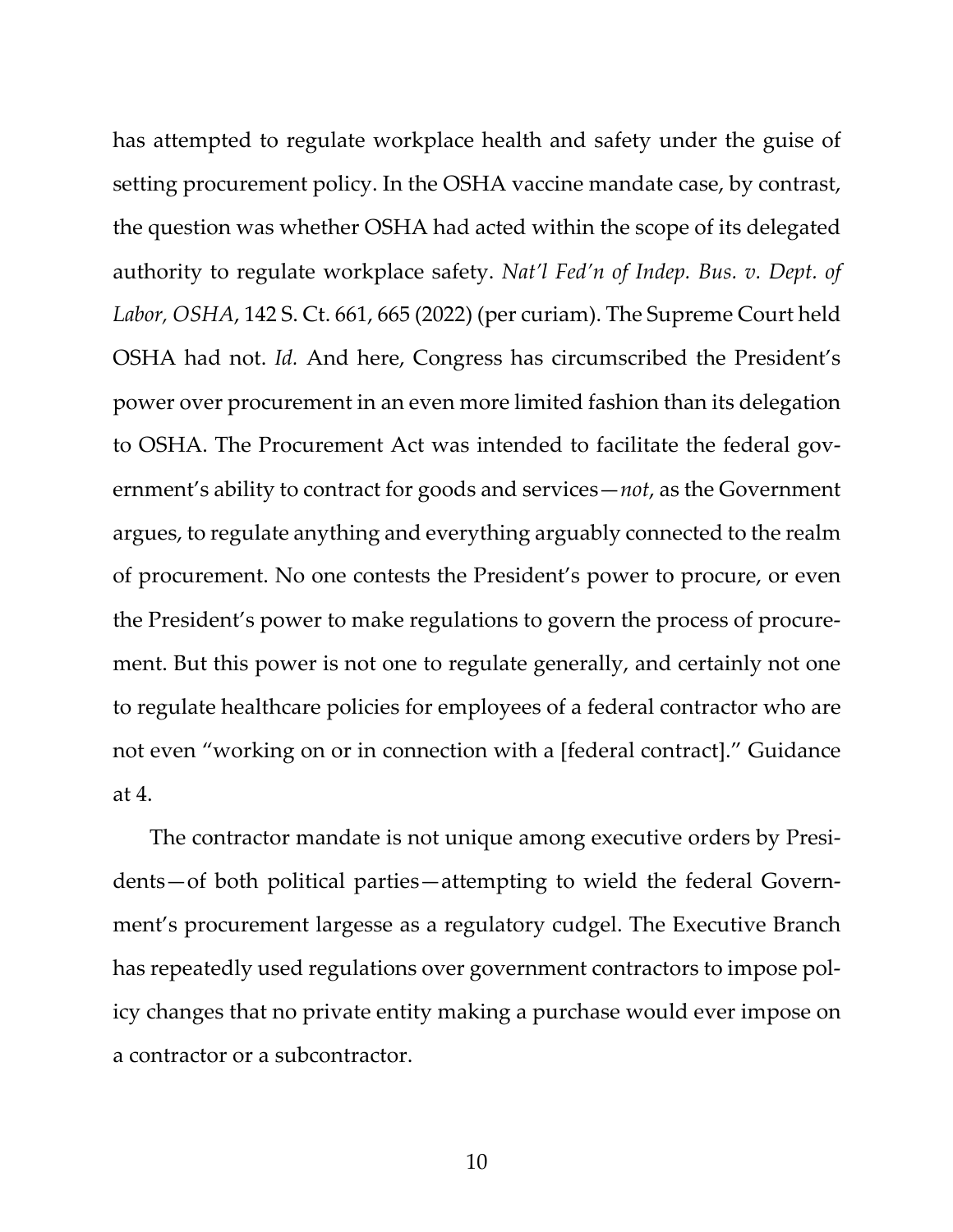For instance, a private business procuring goods and services in the marketplace from a private contractor would never insist upon that contractor paying a minimum wage of \$15 per hour (or more). But the Executive Branch, under the guise of "efficiency" in contracting, insists that the Government should pay more for its goods and services. Increasing the Minimum Wage for Federal Contractors, 86 Fed. Reg. 67,126 (Jan. 30, 2022); Complaint of Arizona, Idaho, Indiana, Nebraska, and South Carolina, *Arizona v. Walsh*, No. 2:22-cv-00213-SPL (D. Ariz. Feb. 9, 2022), ECF No. 1; Complaint of Texas, Louisiana, and Mississippi, *Texas v. Biden*, No. 6:22-cv-00004 (S.D. Tex. Feb. 10, 2022), ECF No. 1. Likewise, no private business purchasing goods or services would insist that a contractor or subcontractor must provide notice of *Beck* rights to its employees, or else it would not do business with that contractor (or sub). *Comms. Workers v. Beck*, 487 U.S. 735 (1988). But the Executive Branch imposed those requirements on government contractors—and then rescinded them and reimposed them and rescinded them again in a fight over union policy, not procurement policy. *See, e.g.*, Exec. Order No. 12,800, Notification of Employee Rights Concerning Payment of Union Dues or Fees, 57 Fed. Reg. 12,985 (Apr. 13, 1992); revoked by Exec. Order No. 12,836, Revocation of Certain Executive Orders Concerning Federal Contracting, 58 Fed. Reg. 7,045 (Feb. 1, 1993); reimposed by Exec. Order. No. 13,201, Notification of Employee Rights Concerning Payment of Union Dues or Fees, 66 Fed. Reg. 11,221 (Feb. 17, 2001), revoked again by Exec.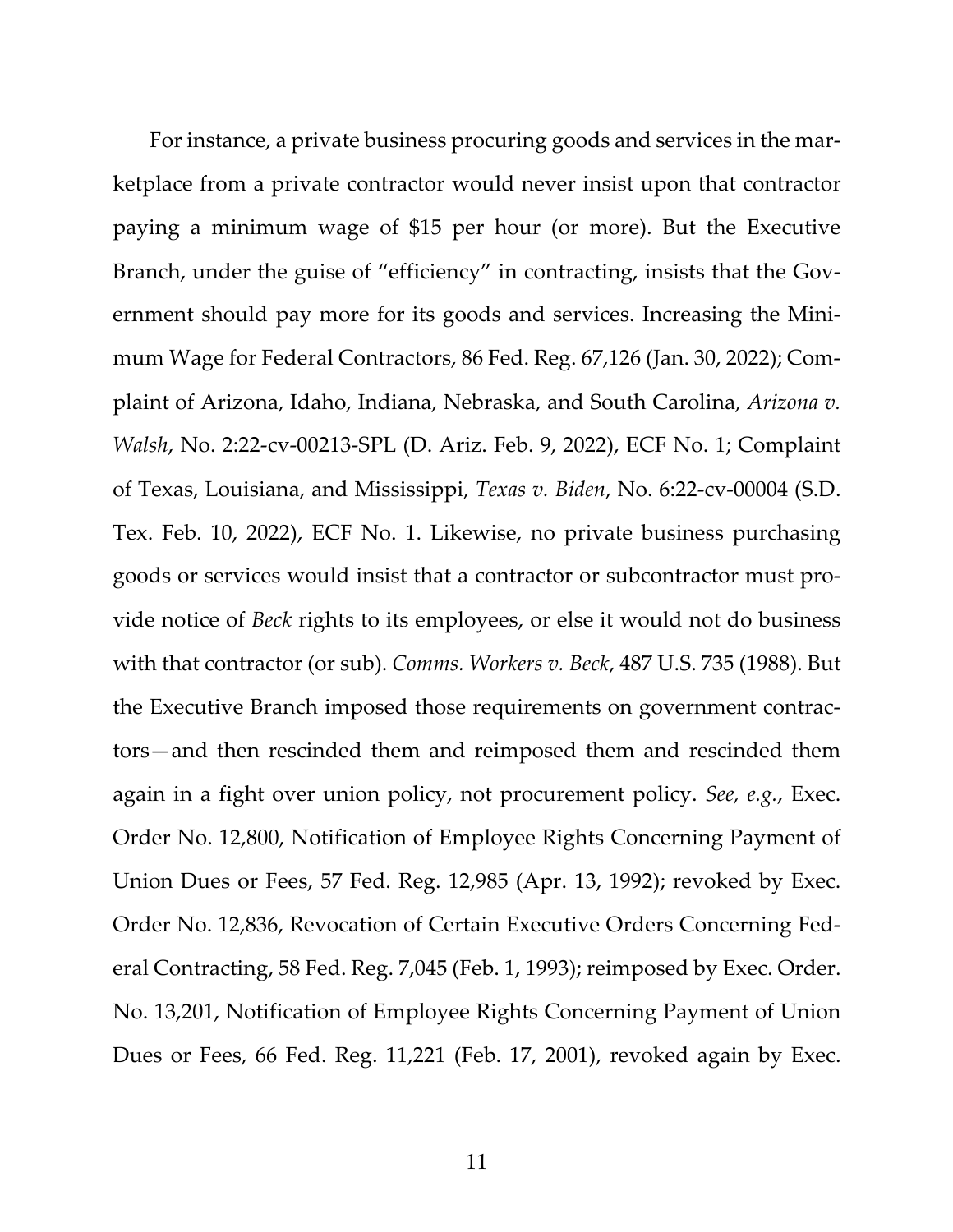Order No. 13,496, Notification of Employee Rights Under Federal Labor Laws, 74 Fed. Reg. 6,107 (Jan. 30, 2009).

The Executive Branch insists these are "procurement" requirements, but they are nothing more than regulatory tools—to engineer employment policy that the President could not achieve through broader legislation or other statutory tools (such as the Fair Labor Standards Act or the National Labor Relations Act).

# **II. The contractor mandate is not reasonably related to the Procurement Act's goals of an economic and efficient system of contracting.**

With this context in mind, courts ask whether challenged actions are "reasonably related to the Procurement Act's purpose of ensuring efficiency and economy in government procurement." *Liberty Mut. Ins. Co. v. Friedman*, 639 F.2d 164, 170 (4th Cir. 1981). Courts sometimes articulate this reasonablerelation standard to require a "sufficiently close nexus" between the challenged order and the "criteria" of "economy" and "efficiency." *Kahn*, 618 F.2d at 792. Previous examinations of the Act have emphasized that this "nexus" requirement "does not write a blank check for the President to fill in at his will." *Id.* at 793. Rather, the nexus must tangibly relate to the systems used for procurement. The contractor mandate fails to satisfy that requirement.

The Government's stated nexus is that the contractor mandate would "improve economy and efficiency by reducing absenteeism and decreasing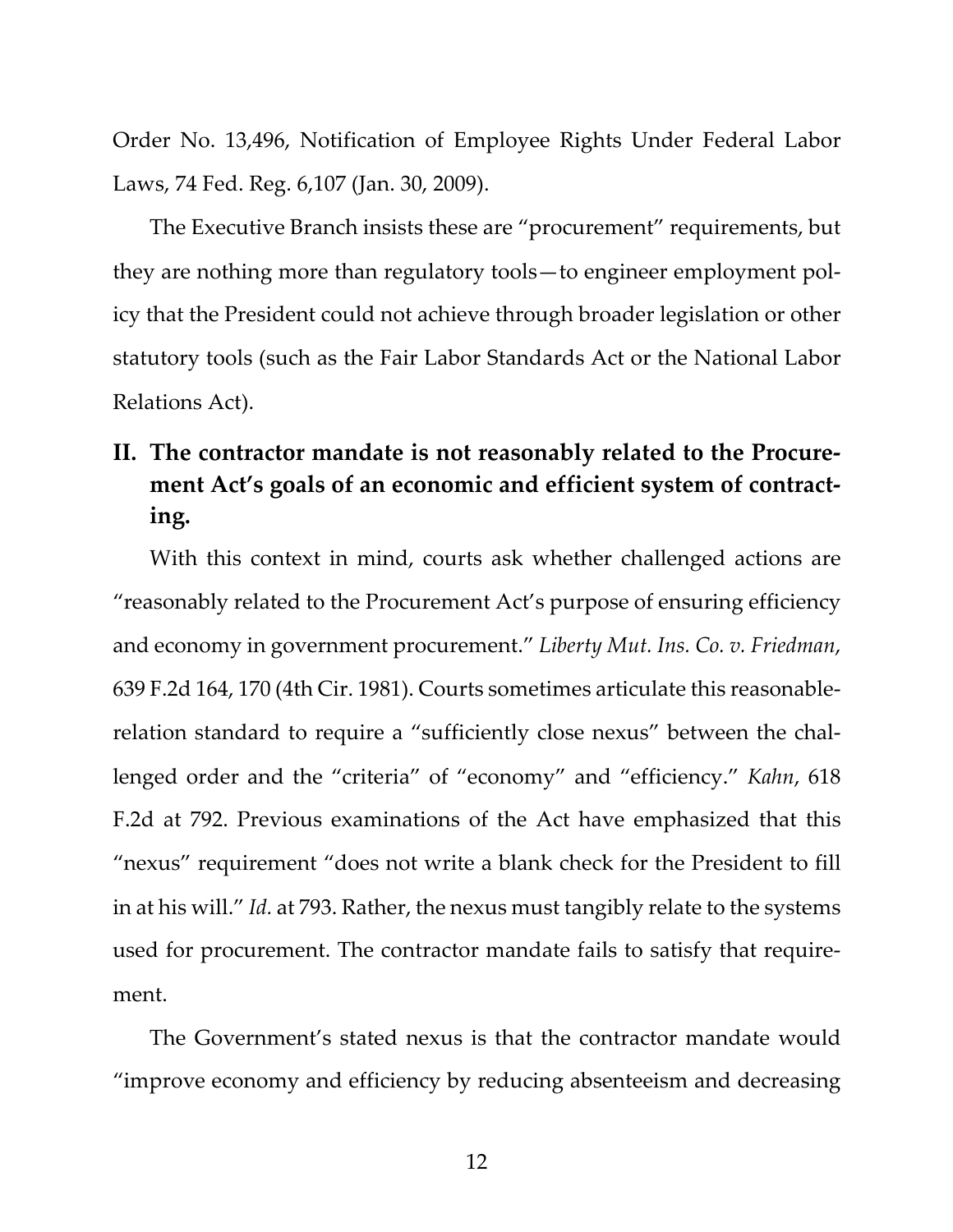labor costs for contractors and subcontractors working on or in connection with a Federal Government contract." Request for Information and Comment on Digital Assets and Related Technologies, 86 Fed. Reg. 53,692 (Sept. 28, 2021); s*ee also* 86 Fed. Reg. at 63,421 ("[T]he overall effect of enacting these protocols for Federal contractors and subcontractors will be to decrease the spread of COVID-19, which will in turn, decrease worker absence, save labor costs on net, and thereby improve efficiency in Federal contracting."). In other words, unvaccinated individuals employed by federal contractors might get sick and might slow down projects or increase costs for contractors and subcontractors.

But the Procurement Act does not provide such broad authority. If it did, the Procurement Act would essentially grant the President authority over any aspect of public health so long as it has some connection to individuals employed by federal contractors and subcontractors. The scope of such authority would be virtually limitless. The Government offers that Procurement Act executive orders "must still be reasonably related to the statutory goals of establishing 'an economical and efficient system for' federal procurement and contracting," but it does not explain where this ends and does nothing to assuage fears that the reach of the Procurement Act would continue to grow over the years. Gov't Br. 27-28.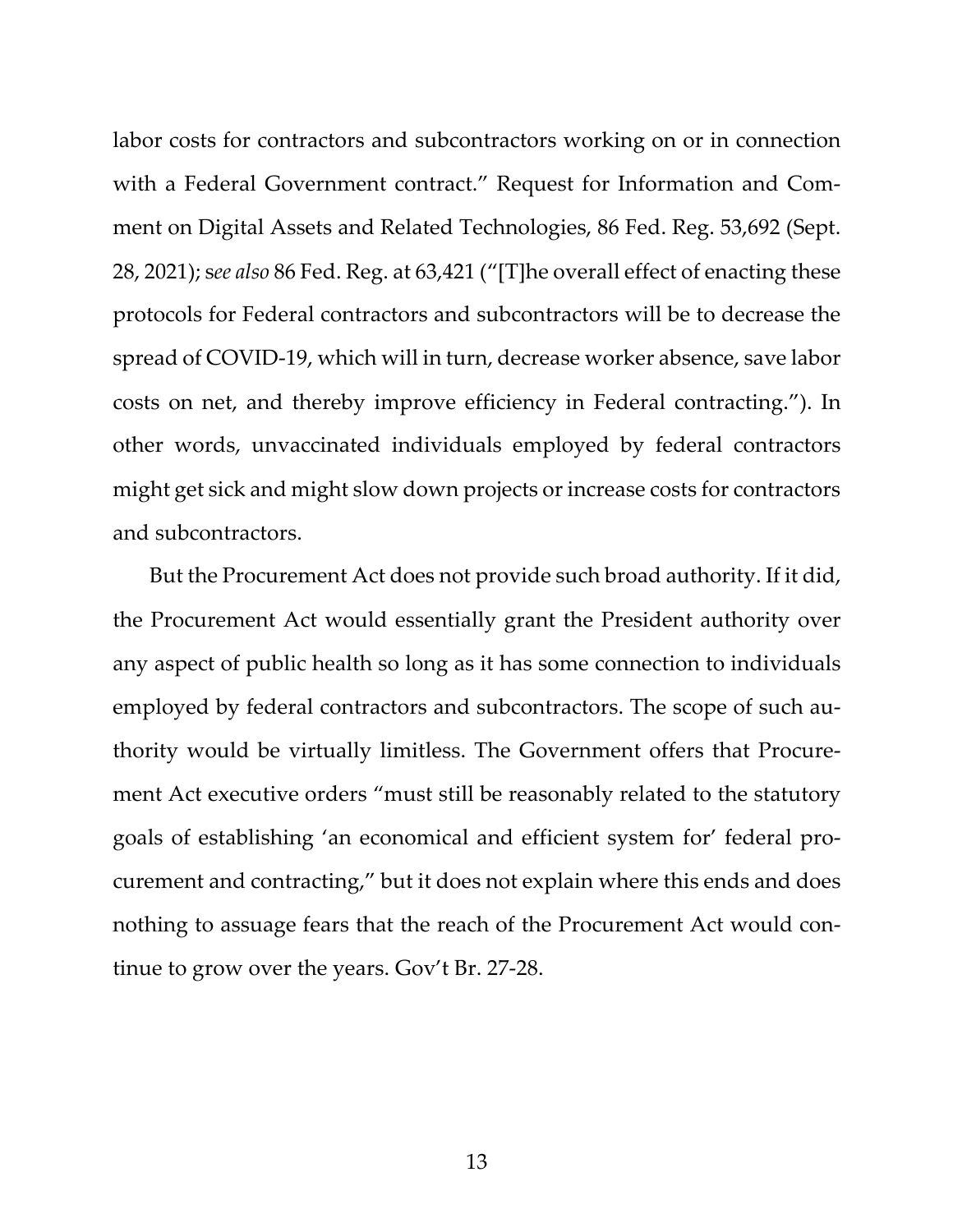# **III.The contractor mandate goes beyond previous extensions of presidential authority under the Procurement Act.**

The Government's interpretation of the Procurement Act would elevate presidential authority to a new level, far beyond even the broadest understandings of the Act that courts have accepted in the past. The Court need not determine whether those prior interpretations are correct to decide this case. Even assuming that they are, they cannot justify the level of presidential power that the Government asserts here.

In *AFL-CIO v. Kahn*, for example, the President signed an executive order authorizing denial of government contracts to companies that failed or refused to comply with voluntary wage and price standards. 618 F.2d at 785. There, the court recognized that the statutory language providing that the President may "prescribe" policies as he deems "necessary" was somewhat open-ended, but not unlimited. *Id.* at 788. The court went on to note that this language was guided by the statute's purpose, which was to further the federal government's aim of having a "economical and efficient system for . . . procurement and supply." *Id.* The words "economy" and "efficiency," the court noted, "encompass those factors like price, quality, suitability, and availability of goods or services that are involved in all acquisition decisions." *Id.* at 789. In that case, the court upheld the use of the Procurement Act to implement the wage and price controls, but "emphasize[d] the importance to [its] ruling . . . of the nexus between the wage and price standards and likely savings to the Government." *Id.* at 793. For example, the court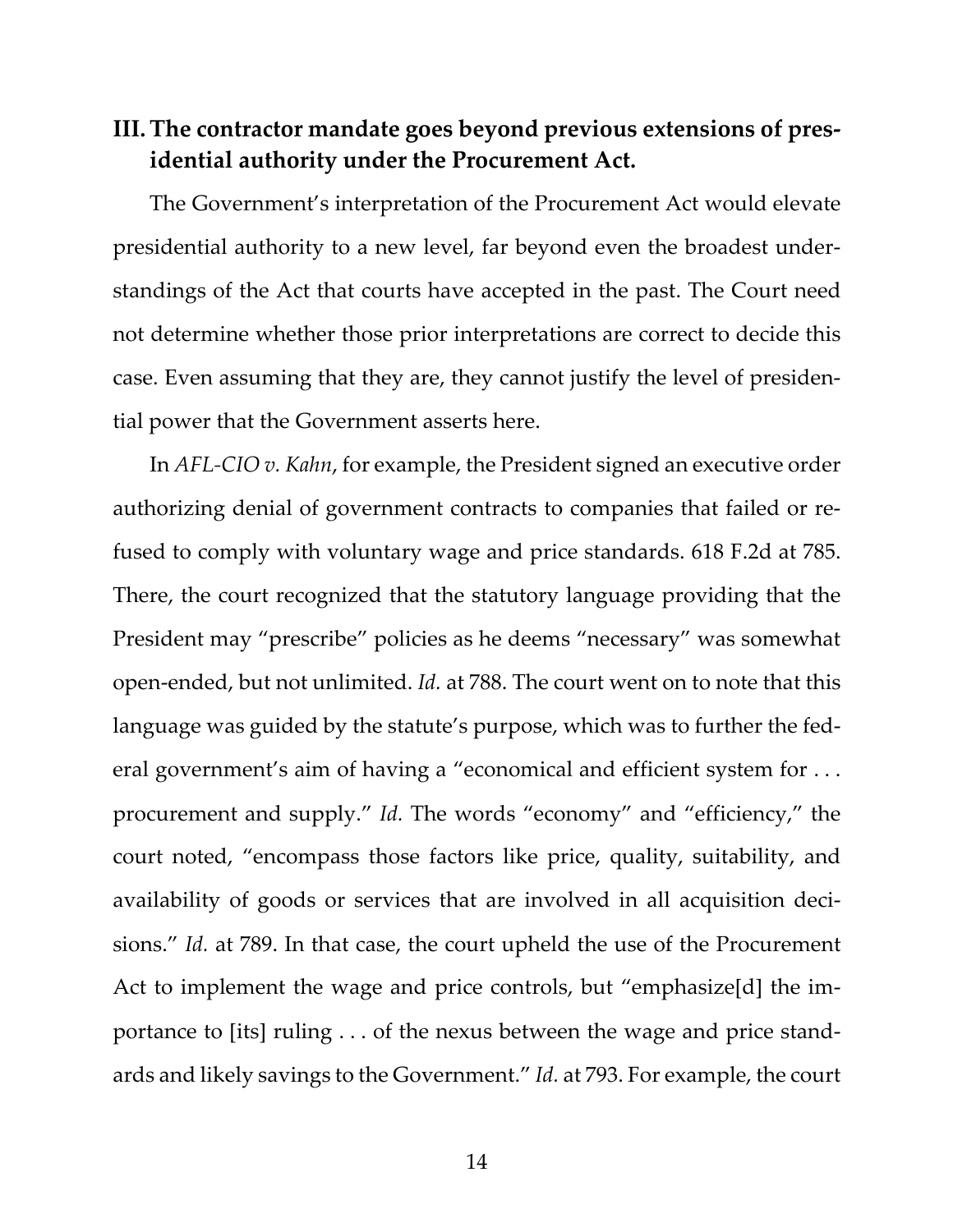found it noteworthy that the wage and price control at issue "will likely have the direct and immediate effect of holding down the Government's procurement costs." *Id*. at 792. In contrast, the contractor mandate is premised on speculation that the mandate will have the "overall effect" of decreasing the spread of COVID-19 and in turn decrease worker absence. 86 Fed. Reg. 63,418. The lack of a "direct and immediate effect" is indicative of a lack of a nexus.

The Government also points to *UAW-Labor Employment & Training Corp. v. Chao*, 325 F.3d 360 (D.C. Cir. 2003), in support of its position that the standard under the Procurement Act is a "lenient" one. Gov't Br. 19. There, the court upheld an executive order issued under the Procurement Act requiring federal contractors to post notices at all facilities that federal labor laws protected them from being forced to join a union or to pay mandatory dues for costs unrelated to representational activities. *Id.* at 362-63. But in *Chao*, the primary question was whether the executive order was preempted by the *Garmon* preemption doctrine of the National Labor Relations Act (NLRA). *Id.* at 363 *and see San Diego Bldg. Trades Council v. Garmon*, 359 U.S. 236 (1959). Under the *Garmon* preemption doctrine, an executive order of its kind would have been preempted if it involved regulation of an activity that was either protected or prohibited by the NLRA. *Id.* The court determined that the regulated activity was neither protected nor prohibited, and therefore the order was not preempted. *Id.* at 363-66.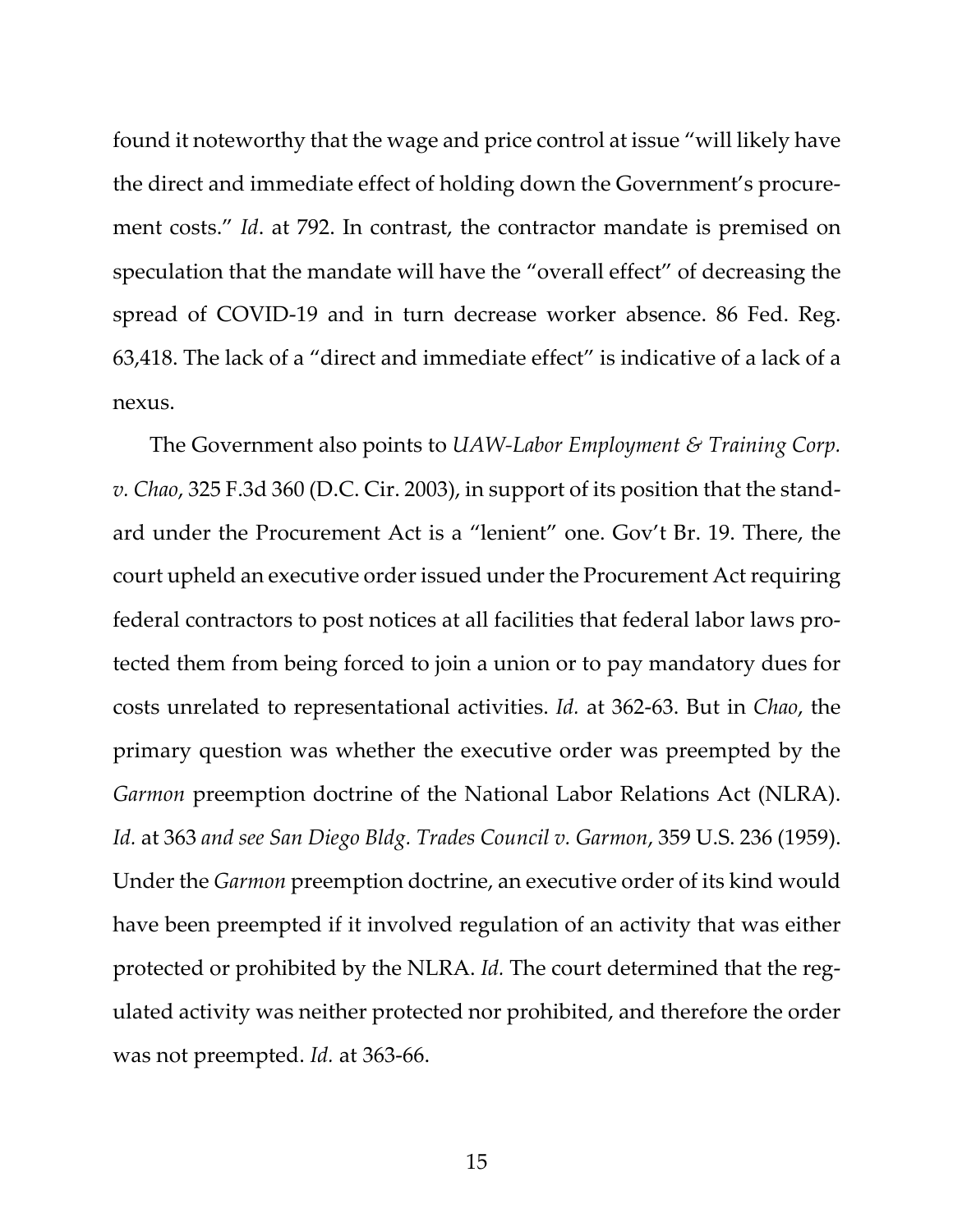The court's discussion of the Procurement Act comes almost as an afterthought to its primary holding regarding preemption. The district court had had not reached the Procurement Act question, but plaintiffs offered it as an "alternative ground for affirmance." *Id.* at 362, 366. The court spent about two paragraphs on the issue and failed to explain how a sufficient nexus existed. *Id.* at 366. The court merely gave a brief summary of *Kahn* and then restated the nexus offered by the President's executive order regarding the alleged connection to economy and efficiency. *Id.* The court even acknowledged that the "link" between the order and the Act's requirements for economy and efficiency was "attenuated." *Id.* But the court dismissed its own (well-founded) skepticism and surmised that since a tenuous link had been permissible in *Kahn*, a tenuous link could be permissible there. *Id.* at 366-67.

Even if a sufficient nexus had existed in *Chao*, neither the result nor the court's reasoning could support the vaccine requirement at issue here. The order in *Chao* bore a more direct relationship to labor management than the contractor mandate. And the court's reliance on *Kahn* does not hold up where the link between the contractor mandate and economy and efficiency is even more "attenuated" than the orders were in both *Kahn* and *Chao*.

As a final example, in *Chamber of Commerce v. Napolitano*, the Chamber challenged an executive order requiring federal contractors to use "E-Verify," an electronic system used to check immigration status for employment eligibility. 648 F. Supp. 2d 726, 729 (D. Md. 2009). The Chamber challenged the order under the Procurement Act, arguing that there was not a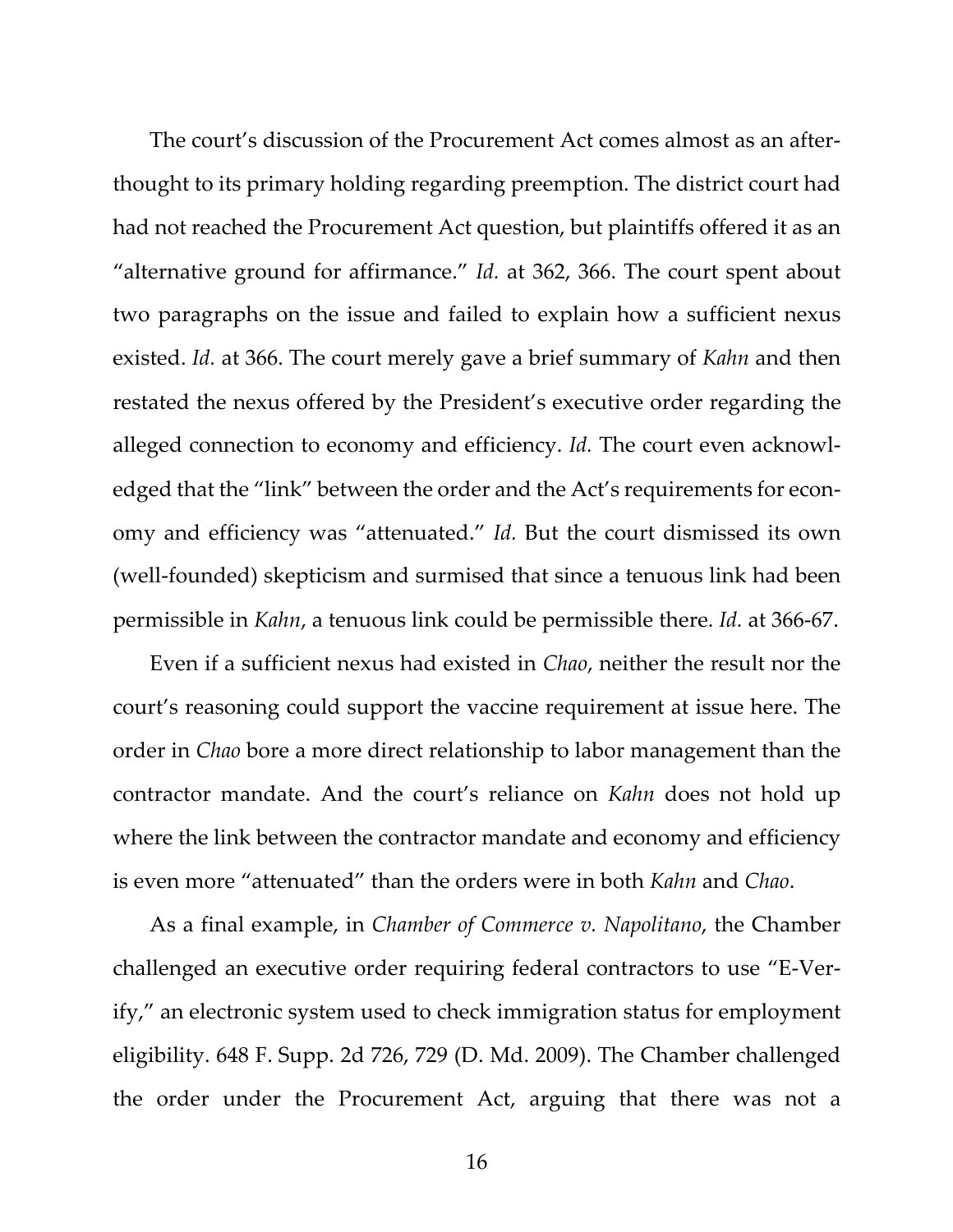sufficiently close nexus between the order and the Procurement Act's "criteria of efficiency and economy." *Id* at 737. Similar to *Chao*, however, the court required that the President must provide only a "reasonable and rational" explanation of how the measure was "necessary" to promote "efficiency and economy." *Id.* at 738. Even assuming for the sake of argument that this were the correct interpretation of the Procurement Act, the contractor mandate here has an even more tenuous connection to hiring procedures. In *Chamber of Commerce v. Napolitano*, the executive order was aimed at improving contractors' employment eligibility determinations to reduce their immigration enforcement actions. *Id.* There, the order regulated a contractor's actual hiring operations to improve a contractor's efficiency, but here, the contractor mandate regulates employee health under the reasoning that down the road it will improve operations.

In each of these cases, the courts took a deferential approach to the president's exercise of authority under the Procurement Act. Whether that overarching approach was correct is not at issue here. But in each of these cases, the challenged order was at least related to "the ordinary hiring, firing, and management of labor." *Kentucky v. Biden*, 23 F.4th at 607. Assuming for present purposes that those orders were sufficiently connected to the grant of authority under the Act, they cannot support the Government's claim of authority here. The contractor mandate goes beyond mere management issues all the way to regulating the health and safety of employees of contractors and subcontractors.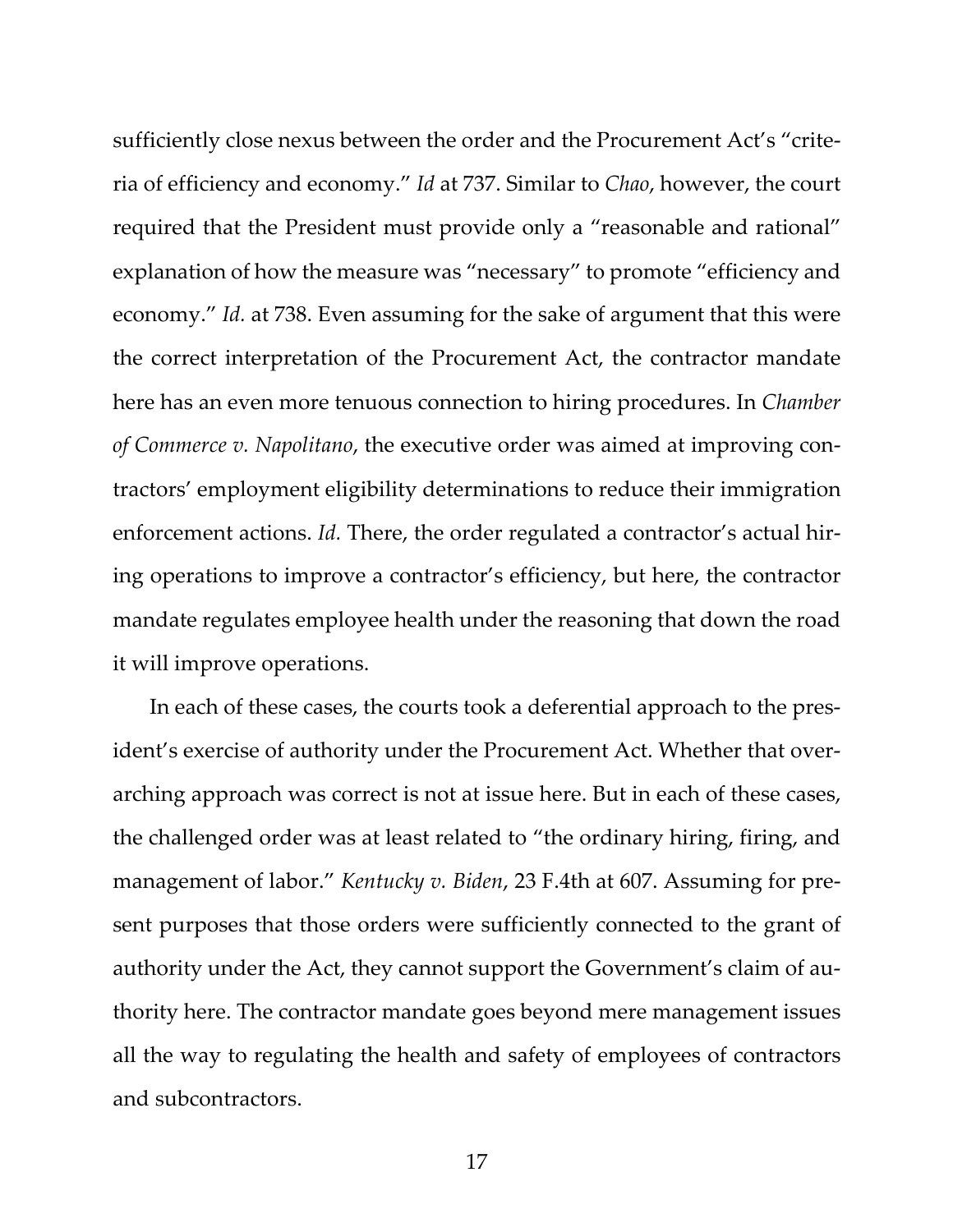## **IV.The Supreme Court's decision in the OSHA mandate case casts doubts on the Government's assertion of authority here.**

The Supreme Court's decision regarding OSHA's COVID-19 emergency temporary standard casts further doubt on the Government's assertion of authority under the Procurement Act. *See NFIB*, 142 S. Ct. 661. Just six months ago, the Supreme Court stayed OSHA's vaccine-or-testing mandate, which would have generally applied to private companies with more than 100 employees. *Id.* at 662. OSHA's stated authority for such a broadly sweeping regulation was its statutory mandate to set emergency workplace safety standards. *Id.* at 665. The Court disagreed. Acknowledging that COVID-19 presents some threat to workers' health, it distinguished that threat as the "kind of universal risk [that] is no different from the day-to-day dangers that all face from crime, air pollution, or any number of communicable diseases." *Id.* at 665.

Just so here. Interpreting regulatory authority over issues regarding procurement and federal contracting to include the power to regulate anything related to day-to-day health risks would "significantly expand" the President's Authority under the Act. *Id.* The Court's decision emphasized that while OSHA has been delegated powers over workplace safety, OSHA could not enact a regulation so broad. Likewise here, granting the President that kind of authority under the Procurement Act would be a bridge too far.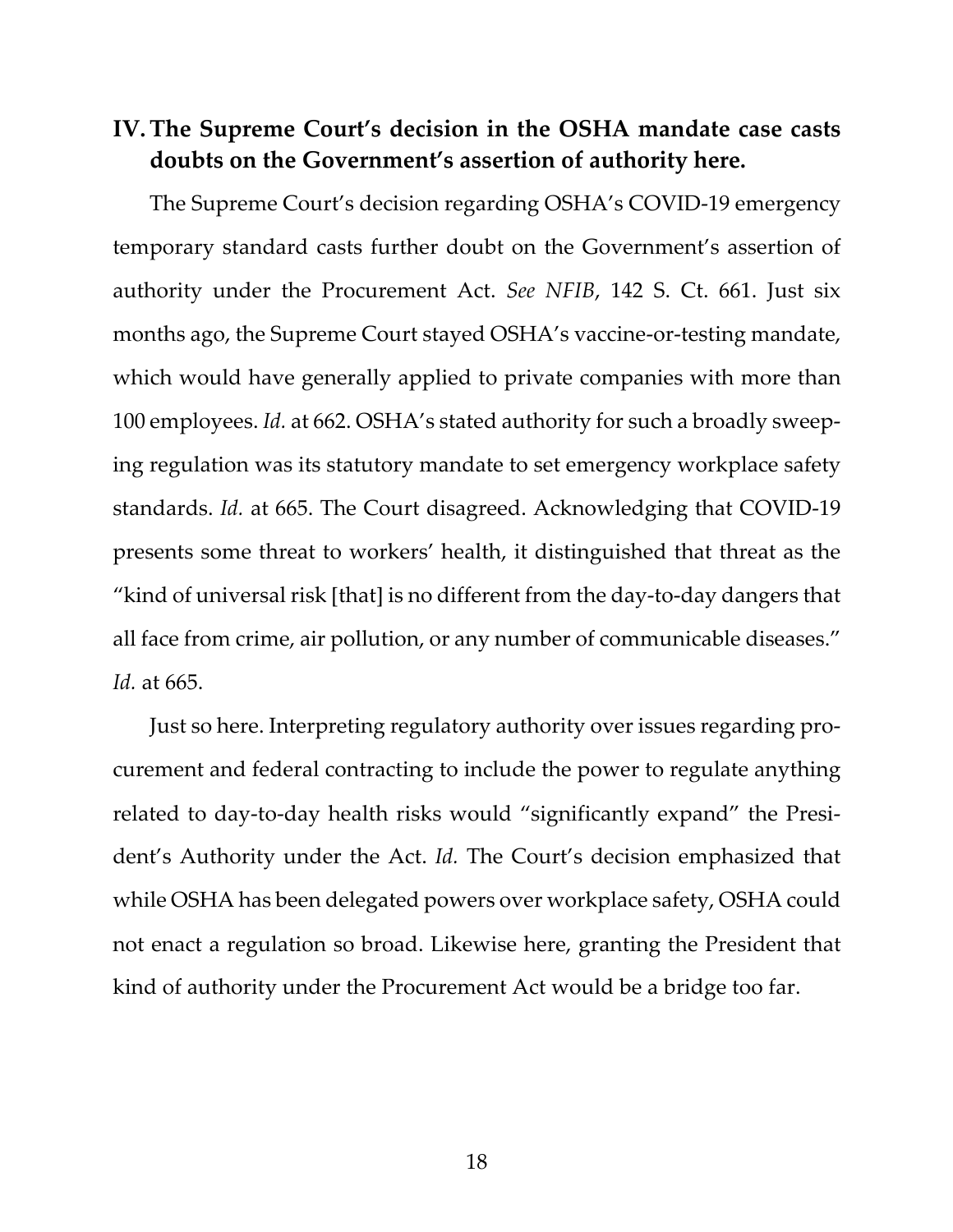## **V. The major questions doctrine also counsels against the Government's position on the Procurement Act.**

Along those lines, the major questions doctrine bars the Government's interpretation of the Procurement Act. Under this doctrine, Congress must "speak clearly" to delegate "powers of vast economic and political significance." *NFIB*, 142 S. Ct. at 665. Courts therefore routinely reject statutory interpretations that "would bring about an enormous and transformative expansion in [an agency's] regulatory authority without clear congressional authorization." *Util. Air Regulatory Group v. EPA*, 573 U.S. 302, 324 (2014) ("*UARG*"); *see, e.g.*, *Ala. Ass'n of Realtors v. Dep't of Health & Human Servs.*, 141 S. Ct. 2485, 2489 (2021) (per curiam); *U.S. Forest Serv. v. Cowpasture River Pres. Ass'n*, 140 S. Ct. 1837, 1849 (2020); *King v. Burwell*, 135 S. Ct. 2480, 2489 (2015); *Gonzales v. Oregon*, 546 U.S. 243, 267 (2006); *Whitman v. Am. Trucking Ass'ns*, 531 U.S. 457, 468-69 (2001); *FDA v. Brown & Williamson Tobacco Corp.*, 529 U.S. 120, 160 (2000); *MCI Telecomms. Corp. v. Am. Tel. & Telegraph Co.*, 512 U.S. 218, 231 (1994); *Indus. Union Dep't, AFL-CIO v. Am. Petrol. Inst.*, 448 U.S. 607, 645- 46 (1980) (Stevens, J., controlling plurality op.)); *Interstate Commerce Comm'n v. Cincinnati, N. O. & T. P. Ry. Co.*, 167 U.S. 479, 505 (1897).

In this case, the Government's position would give the Executive Branch "enormous and transformative" power without clear congressional authorization. *UARG*, 573 U.S. at 324. The major questions doctrine thus bars the contractor mandate's vast claimed scope of authority. Similar to the OSHA case, the President here "claims the power to force" one-fifth of the U.S.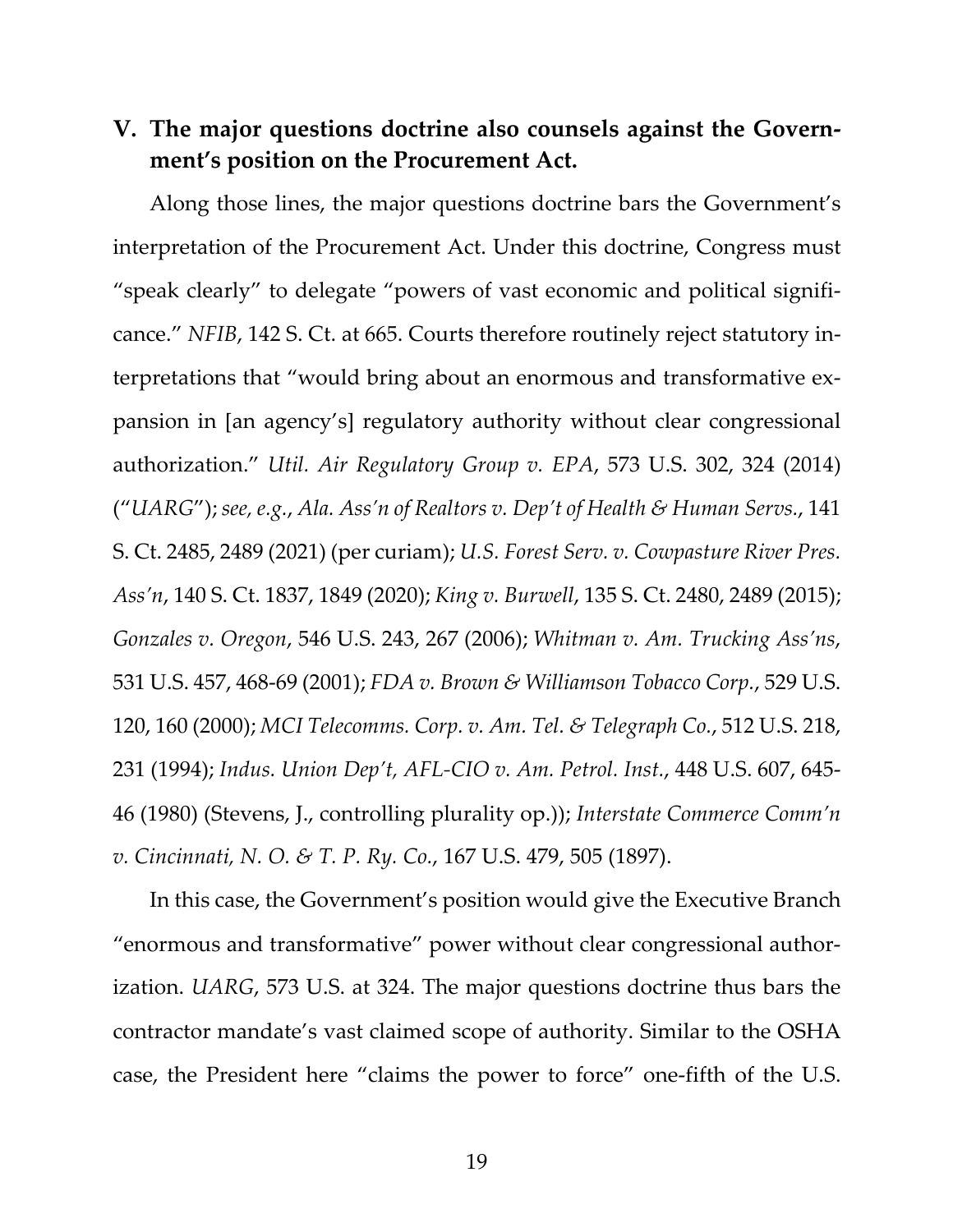private-sector workforce "to receive a vaccine." *NFIB*, 142 S. Ct. at 667 (Gorsuch, J., concurring). Moreover, the President claims the kind of "general governmental powers" over public health that are typically reserved to the states. *Id.* at 668. "By any measure, that is a claim of power to resolve a question of vast national significance. Yet Congress has nowhere clearly assigned so much power to [the President under the Procurement Act]." *Id.* As just one example, the contractor mandate includes "any full-time or part-time employee of a covered contractor working on or in connection with a covered contract or working at a covered contractor workplace." Guidance at 3- 4. The Guidance continues: "This includes employees of covered contractors who are not themselves working on or in connection with a covered contract." *Id.* at 4. The contractor mandate unabashedly reaches employees and even entire departments and divisions of a business that are *not connected* to a federal contract. This is precisely the type of claim of expanded authority that the major questions doctrine was designed to guard against.

Furthermore, the "fundamental policy decisions" are the "hard choices, and not the filling in of the blanks, which must be made by the elected representatives of the people." *Indus. Union*, 448 U.S. at 687 (Rehnquist, J., concurring the in judgment); *accord id.* at 645-46 (Stevens, J., controlling op.); *Gundy*, 139 S. Ct. at 2136 (Gorsuch, J., dissenting) (citing *Wayman v. Southard*, 23 U.S. 1, 31, 43 (1825)). The contractor mandate is just such a "fundamental policy decision." But rather than acting on express congressional authorization, the President uses authority under the Procurement Act as a foot in the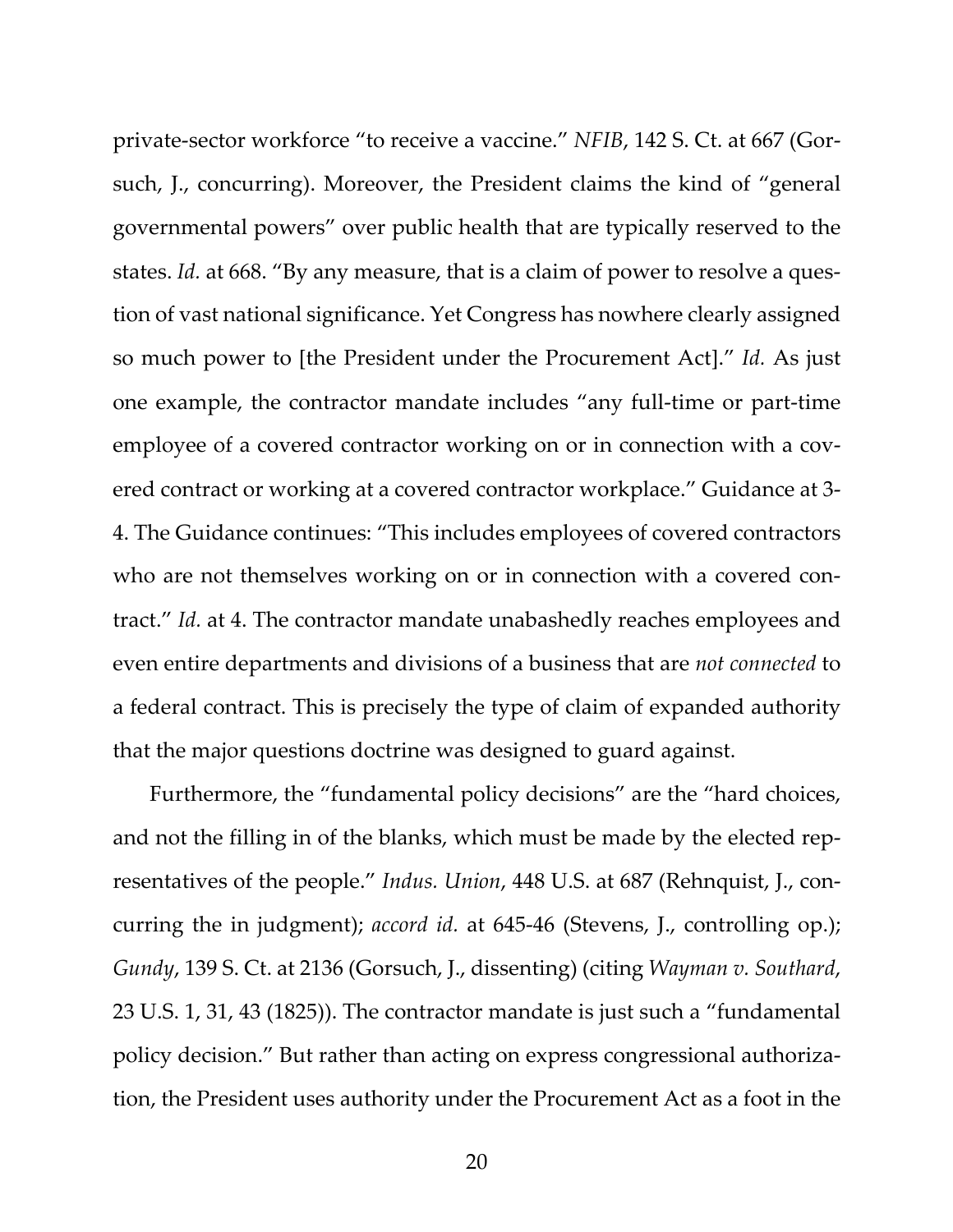door to make a sweeping policy choice. The major questions doctrine bars this kind of veiled acquisition of authority by the Executive.

### **CONCLUSION**

The Court should affirm the district court's preliminary injunction.

Dated: June 20, 2022

Respectfully submitted.

Daryl Joseffer Stephanie A. Maloney U.S. Chamber Litigation Center 1615 H St. NW Washington, DC 20062 (202) 463-5337

*/s/ Scott A. Keller* Steven P. Lehotsky Scott A. Keller Gabriela Gonzalez-Araiza LEHOTSKY KELLER LLP 200 Massachusetts Ave. NW Washington, DC 20001 (512) 693-8350 scott@lehotskykeller.com

Matthew H. Frederick LEHOTSKY KELLER LLP 919 Congress Ave. Austin, TX 78701

*Counsel for Amicus Curiae*